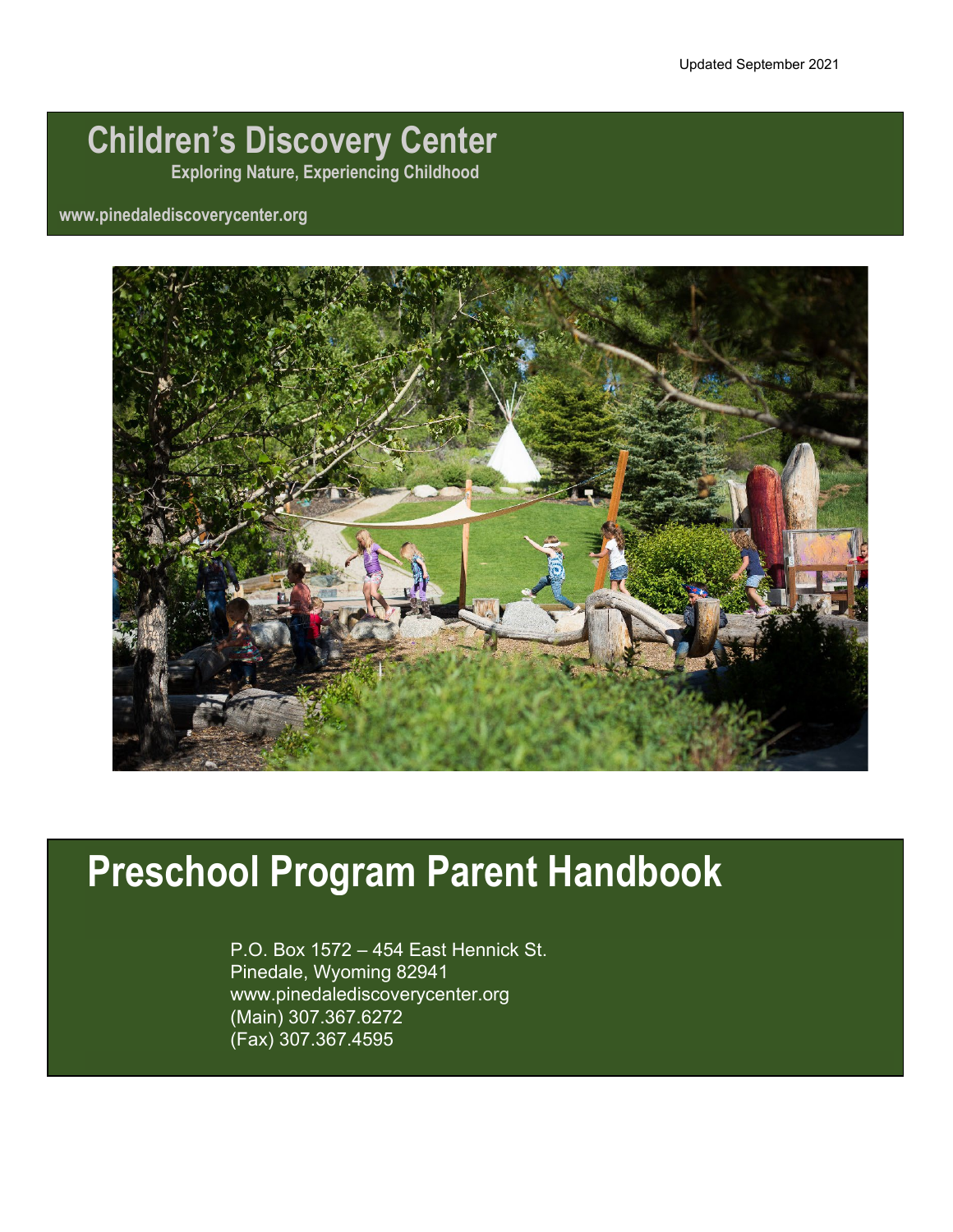

# Contents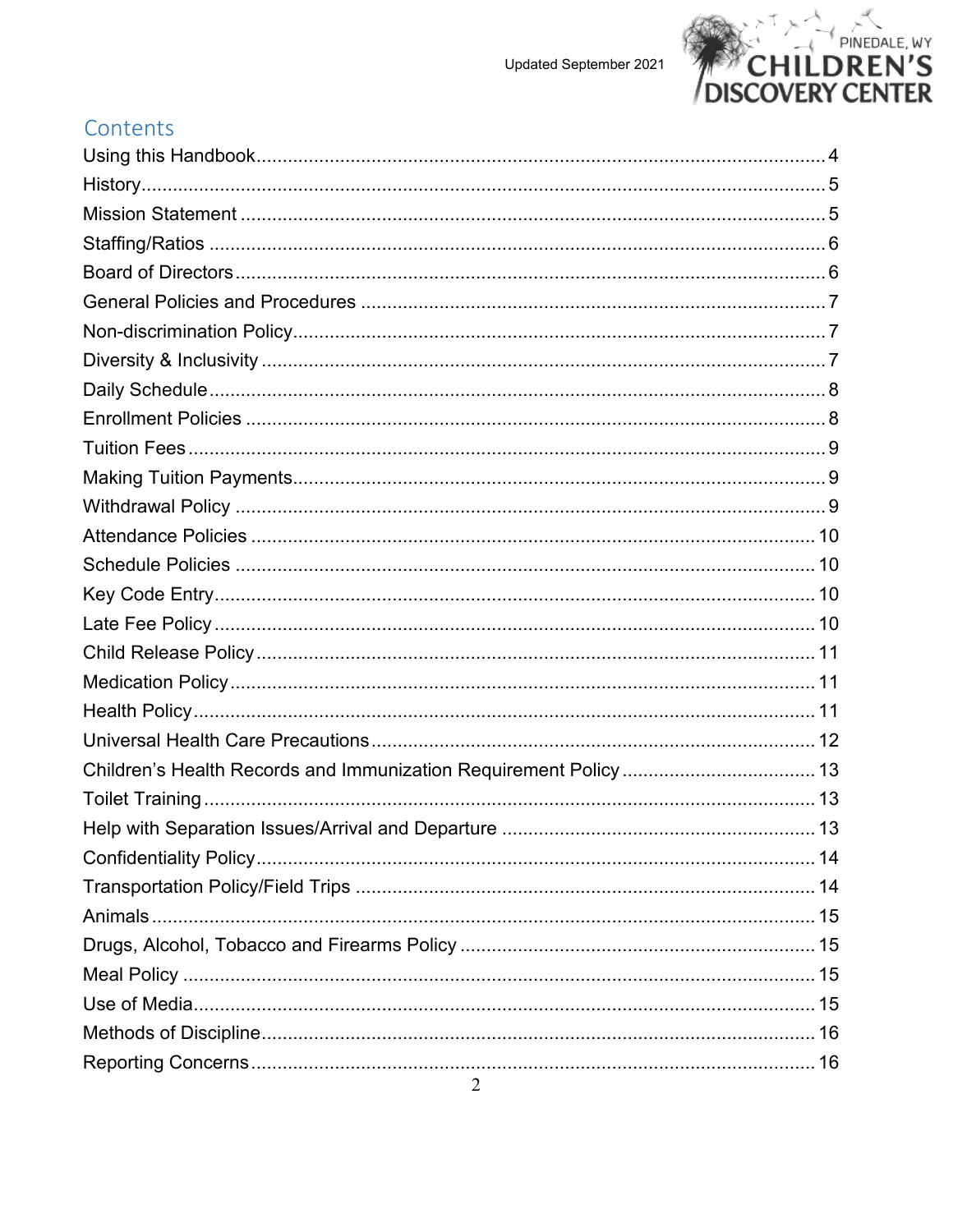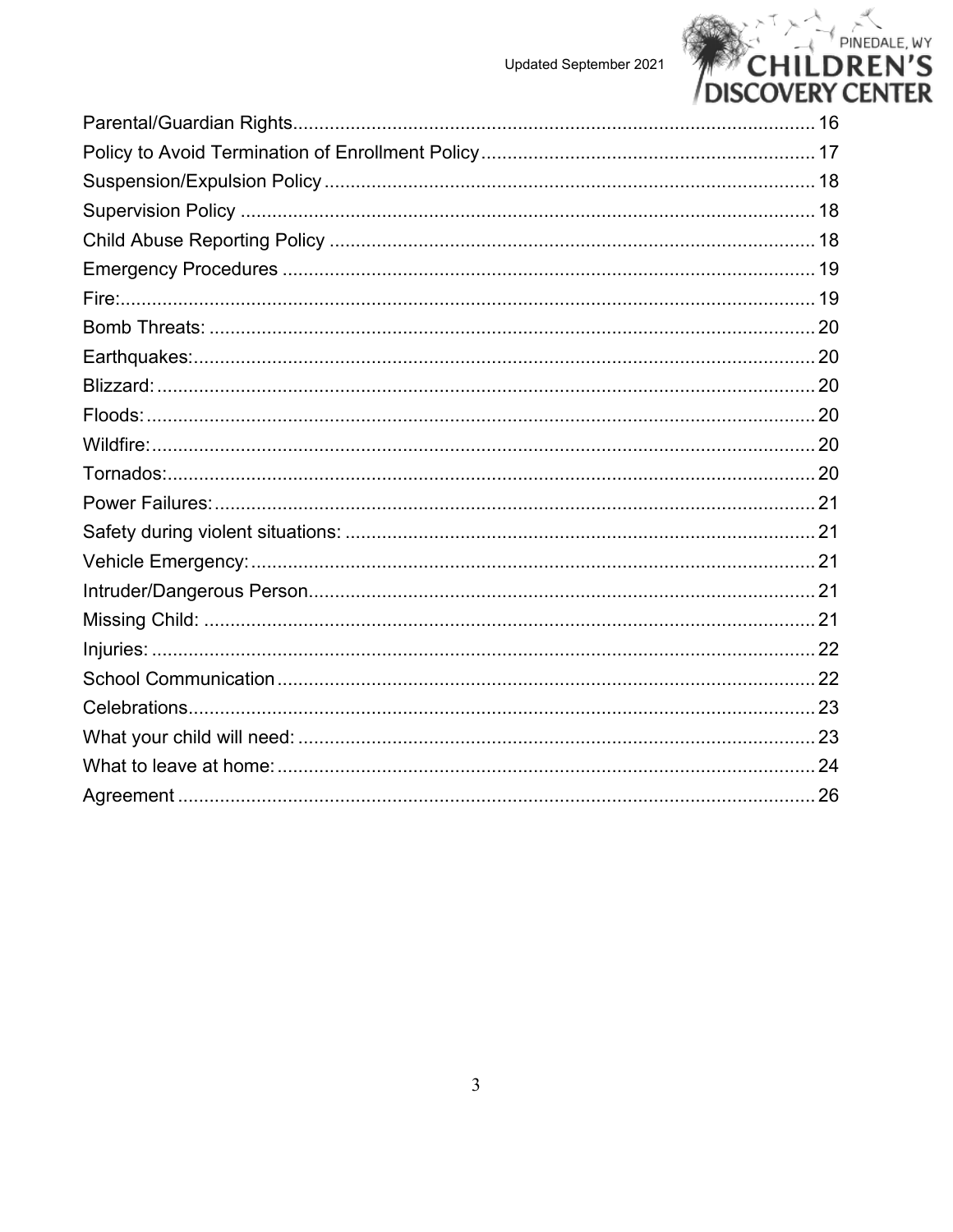

#### <span id="page-3-0"></span>**Using this Handbook**

Dear Parents/Guardians,

Welcome to the Children's Discovery Center preschool program. This handbook is designed to ensure that your family has a rewarding experience with the program. In the handbook we have tried to anticipate many of your questions about the program. The purpose of this handbook is to outline the program's policies and procedures. We strive to work closely with parents in a partnership that will facilitate the transitions between home and school. Daily communication and a sense of trust between parents and teachers are vital.

Our goal is to provide the highest quality care and education for children and to ensure that parents are valued and respected and to provide a warm, safe and developmentally appropriate environment for every child. To accomplish this, we depend on parents to be responsible and active childcare consumers. We expect parents to read this handbook, follow the policies and procedures outlined, provide us with all the necessary information, and be open and honest with us regarding your feedback about the program. We welcome your comments, questions, concerns and suggestions about your child's experience and the program. We understand that nothing is more important than your child's early education and care experience.

Given the nature of an ever-changing quality early education and care program, this handbook is a "living" document. The handbook will be updated as needed.

Come and talk with us should you have any suggestions, questions, or concerns.

Visit our website at [www.pinedalediscoverycenter.org.](about:blank)

Sincerely,

Kalie Miles, Executive Director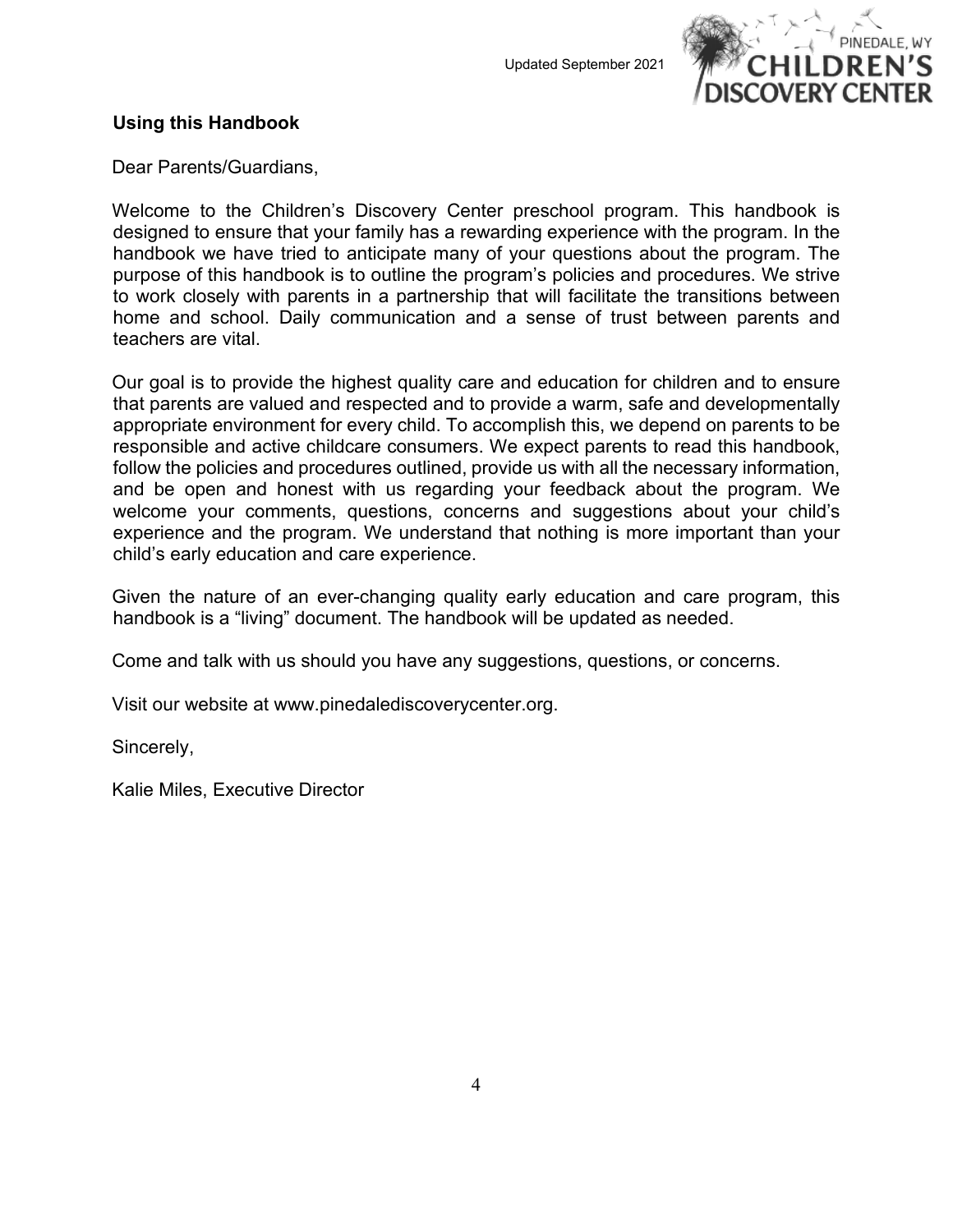

# <span id="page-4-0"></span>**History**

The Children's Discovery Center was established in 1997 as an in-home daycare and moved into the building we are currently located at in 2000. The Children's Discovery Center is a 501 (c)3 non-profit organization administered by a Board of Directors. We are an early education facility with a *preschool* curriculum. The CDC operates yearround with a school session from September through May and a summer session from June through August.

As a child-care facility, we understand the importance of maintaining strict compliance with regulations in order to ensure a safe environment for all children: therefore, we comply with all applicable state licensing regulations and are licensed by the Department of Family Services.

The CDC is funded by these 6 sources:

• Parent Tuitions, Fundraisers, Donations, Grants, Town of Pinedale and Sublette County.

# <span id="page-4-1"></span>**Mission Statement**

The Children's Discovery Center provides a quality, affordable, early education and childcare program with a focus on environment and community. Our mission is to maintain a safe, healthy, affordable, and nurturing environment where the developmental and educational needs of children are addressed while providing engagement with the natural world, where nature is an integral, joyful part of daily learning.

# **Philosophy and Goals**

The staff of the CDC believes children learn best by doing, creating, and exploring. Developing an interest and joy in active learning is our center's goal. Children see play as merely fun, but we view it as a crucial tool in the child's development. We guide these needs by providing an age-appropriate program in which we work with the specific needs of individual children in the areas of:

- Social/Emotional Development
- Fine and Gross Motor Skills
- Cognitive Development
- Speech-Language

At the CDC, we see the individual child as having the right to quality education and respect the child as a co-constructor of their learning process. This means the children's interests and their innate curiosity help choreograph our curriculum. We encourage the children's exploration of their environment as natural researchers and their need to be interactive learners. This form of education is supported through hands-on activities, art programs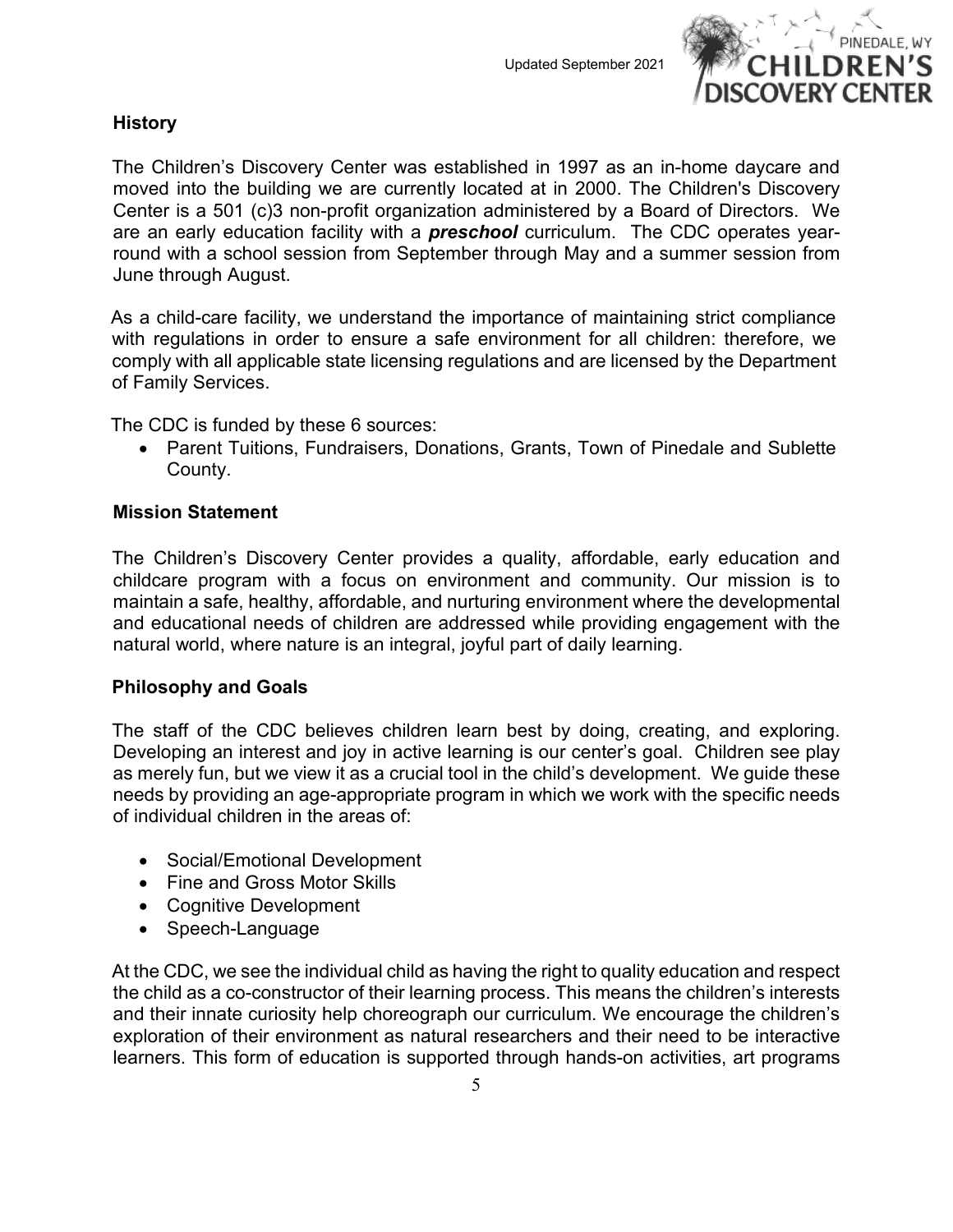

and learning centers that engages the children's explorative learning. The focus is on the process of learning and not just the end result or product.

# <span id="page-5-0"></span>**Staffing/Ratios**

The Children's Discovery Center is a licensed childcare facility through the Department of Family Services Early Childhood Division and is in full compliance with staff regulations and certification requirements.

• First aid and infant/child CPR certification must always be completed biennially and kept current.

Staff qualifications:

- 16 hours of continuing education annually
- TB risk assessment or current TB test results if applicable
- A child abuse/neglect Central Registry screen done annually
- Full fingerprint based national criminal history record background check completed every 5 years
- National sex offender check results

The CDC has Full-time staff that consists of an Executive Director, Head Teacher, Assistant Director/Head Cook, 2 Teachers and a Teacher's Assistant.

| Ages of Children       | <b>Staff: Child Ratio</b> | <b>Maximum Group Size</b> |
|------------------------|---------------------------|---------------------------|
| 24 months $-36$ months | 1:8, 2:16, 3:18           |                           |
| 3-year old's           | 1:10, 2:20, 3:24          | 24                        |
| 4 and 5-year old's     | 1:12, 2:24, 3:30          | 30                        |

# <span id="page-5-1"></span>**Board of Directors**

Jacob Radakovich, Chairman – Term began June 2018 Casey Fairbanks, Vice Chairman – Term began June 2021 Julie Maxam, Treasurer – Term began September 2015 Jeff Goltz, Member – Term began April 2015

\*Board meetings are scheduled for every 3rd Wednesday of each month at 5:30 at Elevation Tax and Accounting.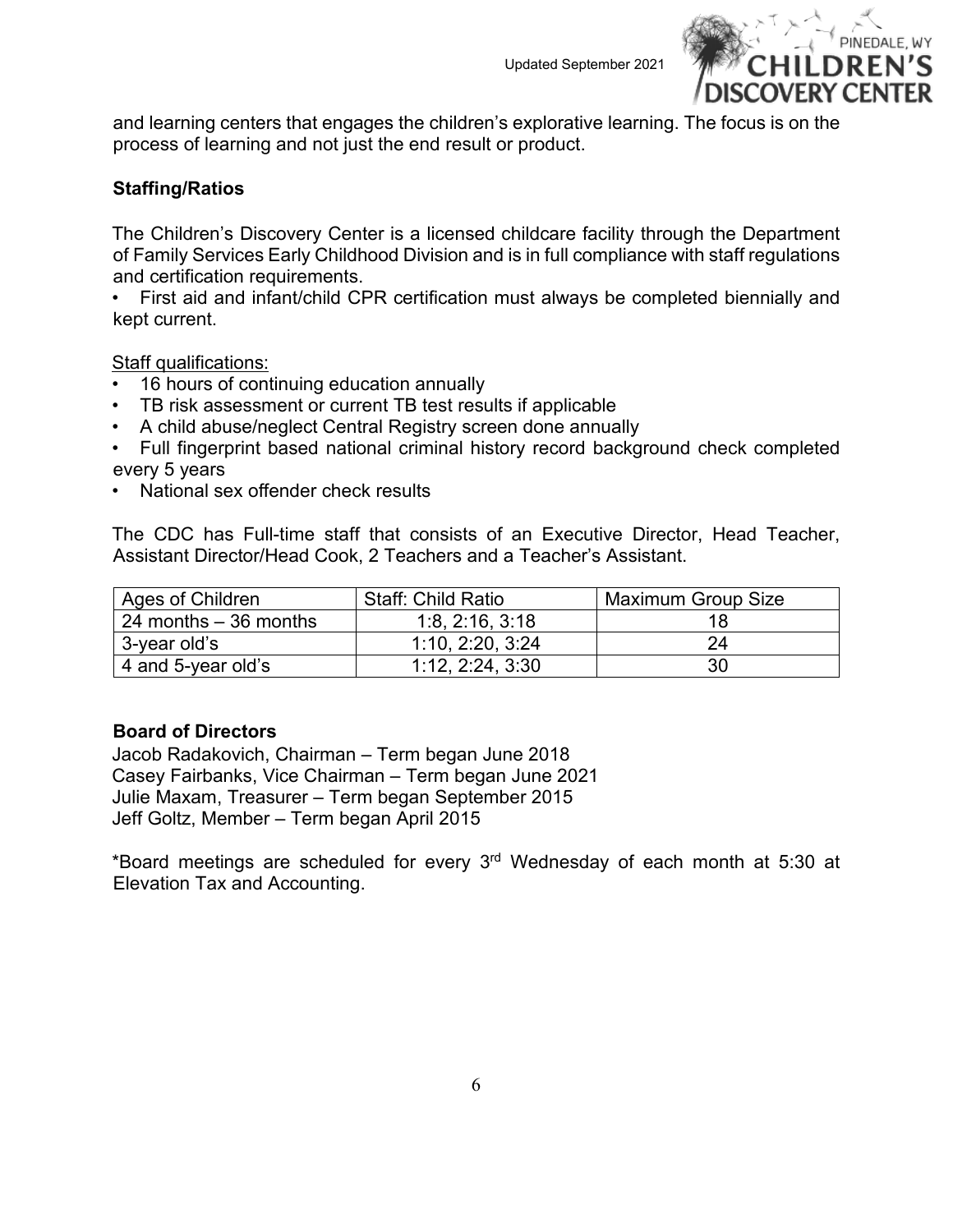

# <span id="page-6-0"></span>**General Policies and Procedures**

#### <span id="page-6-1"></span>**Non-discrimination Policy**

In accordance with Federal law and U.S. Department of Agriculture policy, the Children's Discovery Center is prohibited from discriminating on the basis race, color, national origin, age, disability, sex, gender identity, religion, political beliefs, marital status, familial or parental status or sexual orientation.

To file a program complaint of discrimination, complete the USDA Program Discrimination Complaint Form, (AD-3027) found online at:

http://www.ascr.usda.gov/complaint\_filing\_cust.html, and at any USDA office, or write a letter addressed to USDA and provide in the letter all the information requested in the form. To request a copy of the complaint form, call (866) 632-9992. Submit your completed form or letter to USDA by:

(1) mail: U.S. Department of Agriculture Office of the Assistant Secretary for Civil Rights 1400 Independence Avenue, SW Washington, D.C. 20250-9410;

(2) fax: (202) 690-7442; or

(3) email: program.intake@usda.gov.

This institution is an equal opportunity provider.

The Children's Discovery Center does not discriminate based on race, religion, cultural heritage, political beliefs, marital status, national origin, or sexual preference. CDC does not discriminate based on HIV infection in accordance with the Americans with Disabilities Act of 1990. Staff and children are not required to disclose HIV infection status to CDC.

#### <span id="page-6-2"></span>**Diversity & Inclusivity**

The Children's Discovery Center embraces a community of all cultures, races, ethnicities, religions, family structures, sexes and sexual orientations, gender identities and expressions, learning styles, and world views, among others. Our student community is admitted to all privileges, programs and activities available at the school and does not discriminate in the administration of its educational and admissions policies.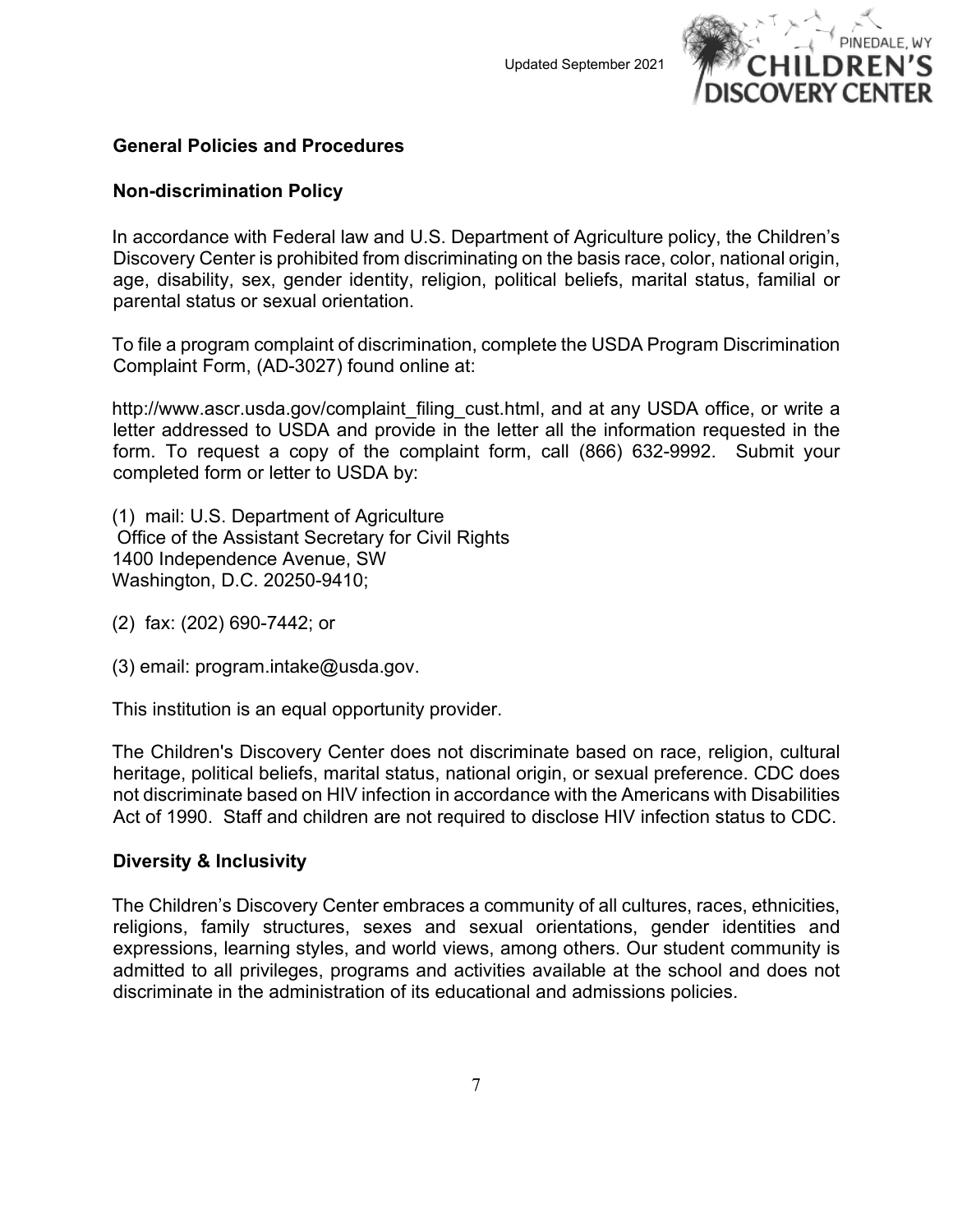

We oppose discrimination and consciously recognize the value of diversity throughout our hiring practices, admission process, classroom composition, and professional development.

The Children's Discovery Center calendar observes traditional American holidays. We discuss and present all holidays and customs in a non-religious manner.

# <span id="page-7-0"></span>**Daily Schedule**

School operational hours are Monday – Friday from 7:15 am – 5:30 pm during the months of September – May, and 7:30 – 5:30 from the months of June, July and August (except for school holidays listed and other school closures listed on the yearly calendar.) It is important that you drop off your child in a timely manner, thus allowing your child to participate in all activities planned. The Director will have a schedule available.

# <span id="page-7-1"></span>**Enrollment Policies**

- Enrollment shall be open to any child, provided the center can meet the needs of that child and *if there is availability*.
- Children must be 2 years of age or older. Our yearly cutoff date follows the Pinedale Elementary school and is August 1st.
- Our school operates year-round from September August. If you decide to drop out of school during the summer months (June, July and August), you will be charged a *\$200 fee* for each month in order to hold your child's "spot" for the next school year. If you choose to not pay the \$200, your child's "spot" will not be guaranteed and will be potentially be filled.
- Fees are due prior to receiving any services, along with completed enrollment forms, and a current immunization record.
- Appropriate clothing, diapers and wipes (if necessary) need to be provided by the parents.
- Administration and parents will set up a contract stating what days per week "spots". The contract and tuition are locked; changes may be made depending on availability. If changes are made, please refer to the Withdrawal/Schedule change request form.
- CDC reserves the right to terminate childcare if for any reason we feel we are not qualified to care for your child.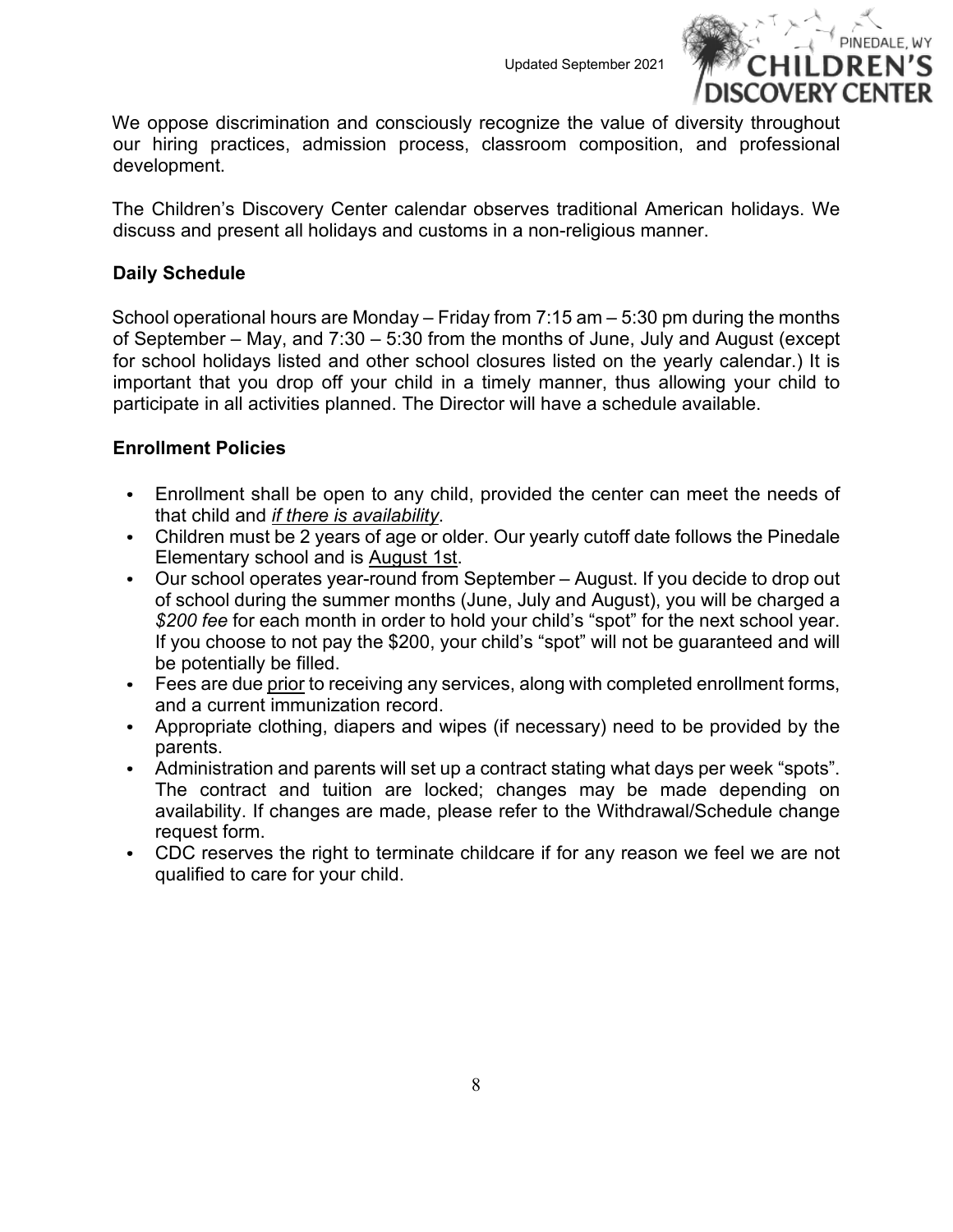

# <span id="page-8-0"></span>**Tuition Fees**

For a month of childcare:

Full Days

- **1 Day Per Week = \$200 monthly**
- **2 Days Per Week = \$350 monthly**
- **3 Days Per Week = \$470 monthly**
- **4 Days Per Week = \$600 monthly**
- **5 Days Per Week = \$735 monthly**
- There is no discount, refund, or other allowance for absence, illness, vacation, holidays, school closures, or any other reason.
- Additionally, If the school closes due to a Health Order, refunds will not be given.
- Drop-In Rate: \$40 Full day (advance notice required for drop-ins. Call or email the school) *Payment is due on the day of drop-in.*

Acceptable payment methods: Check, Cash, ACH or credit card using the Brightwheel App. Families meeting income and need requirements as determined by the Department of Family Services may be eligible for childcare assistance and we will arrange contracts accordingly.

# <span id="page-8-1"></span>**Making Tuition Payments**

The Children's Discovery Center uses Brightwheel to collect tuition payments easily and securely. Tuition payments will be quick and easy. ACH transfers (transfers from bankto-bank) are .60 cents. Payments with a credit or debit card have a [processing fee].

Please note that the ACH Authorization form does not bind you to automatic recurring payment. The ACH Authorization form is meant to permit our processor to pull funds from your bank account when you actively click "Pay by Bank".

You may of course also continue to pay by check or cash if you choose, and you may use Brightwheel to access your tuition invoices, receipts and statements.

If you need technical help, please send a message to Brightwheel support, or email [office@pinedalediscoverycenter.org](mailto:office@pinedalediscoverycenter.org)

# <span id="page-8-2"></span>**Withdrawal Policy**

Parents/Guardians will be required to give *one month's notice* to terminate enrollment, submitted on the school *Withdrawal Notice/Schedule Change Request Form*. Parents/Guardians will pay tuition for the one-month notice period, even if the child does not attend the school during that month. Our school operates year-round from September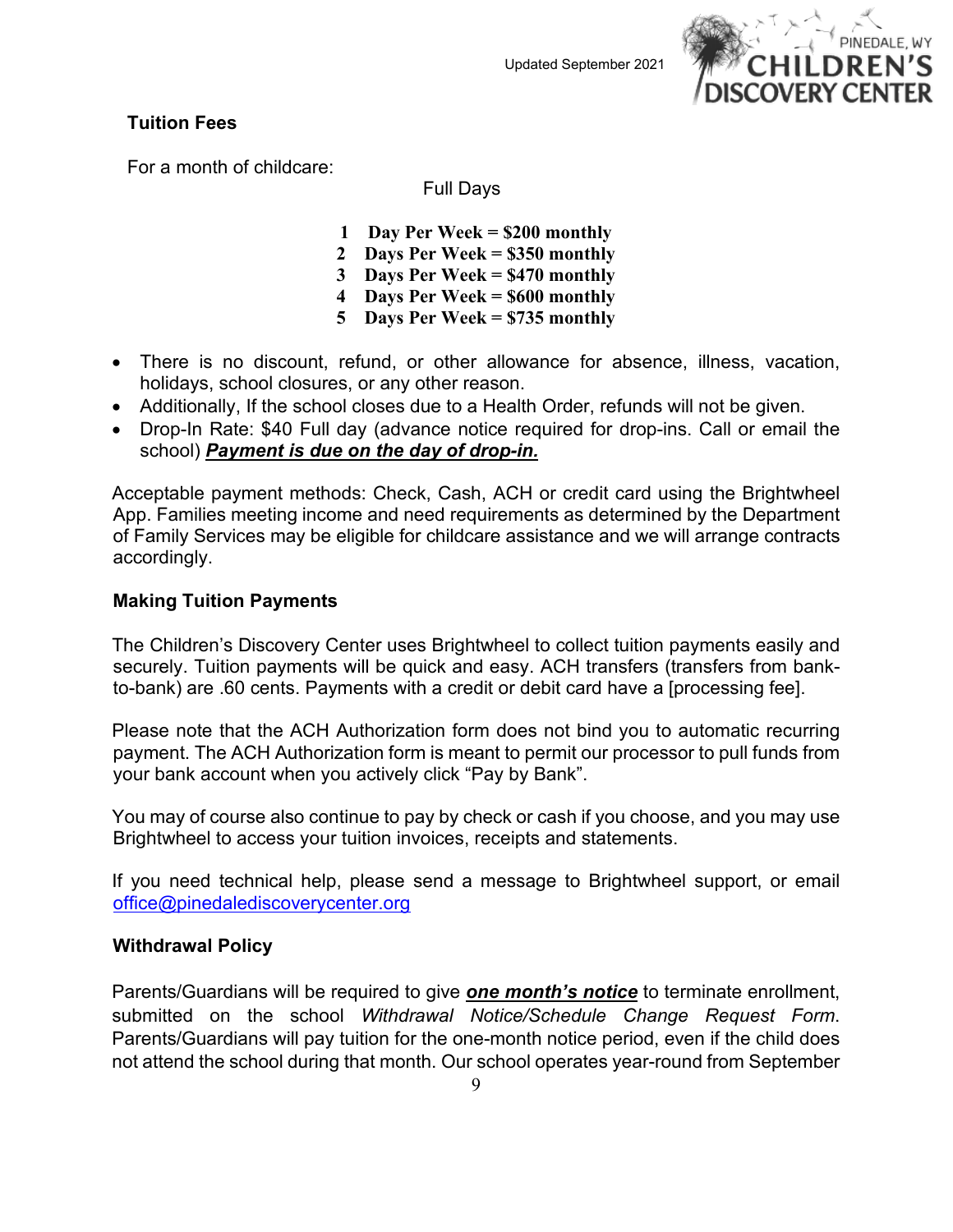

– August. If you decide to drop out of school during the summer months (June, July and August), you will be charged a \$200 fee for each month in order to hold your child's "spot" for the next school year. If you choose to not pay the \$200, your child's "spot" will not be guaranteed and will potentially be filled.

# <span id="page-9-0"></span>**Attendance Policies**

- All parents and/or guardians are required to use the Brightwheel App and receive a 4-digit sign in code for signing their child(ren) in/out.
- Call the CDC or communicate through our Brightwheel App to let us know if your child will be absent or if you will be picking up your child early. It is very helpful in our planning and meal preparations for each day.
- Your child's safety is our number 1 priority. Please accompany your child inside the building, signing in using your 4-digit code through the Brightwheel App. As a school rule, the children are never allowed to touch/open or close the doors. Keep this in mind when entering/leaving the facility. Give any special instructions for the day in the Brightwheel App as well as verbally to staff.
- Drop off is at 7:15 AM from the months of September May, and 7:30 AM from the  $\bullet$ months of June, July and August. Children must be picked up before 5:30 to avoid late fees.

# <span id="page-9-1"></span>**Schedule Policies**

The Board of Directors approves a yearly schedule of facility closures. Tuition will not be adjusted for holidays and breaks. The daily schedule during school session is consistent and closely followed with the Pinedale public school calendar. Please see the calendar for the CDC school year.

# <span id="page-9-2"></span>**Key Code Entry**

All parents will receive a code to use as an entry to the preschool on our keypad doors (2). This code shall not be shared with anyone else, including emergency contacts. All visitors must wait for a staff member to open the door and will ask for an ID if necessary. If this code is shared, or is compromised in any way, the CDC reserves the right to change the code, or possibly not allow the code to be provided.

# <span id="page-9-3"></span>**Late Fee Policy**

School operational hours are Monday – Friday from 7:15 am – 5:30 pm during the months of September – May, and 7:30 – 5:30 from the months of June, July and August (except for school holidays listed and other school closures listed on the yearly calendar.) Families picking up children after the conclusion of the scheduled departure, will be charged a *late fee of \$1.00 for each minute* they are late.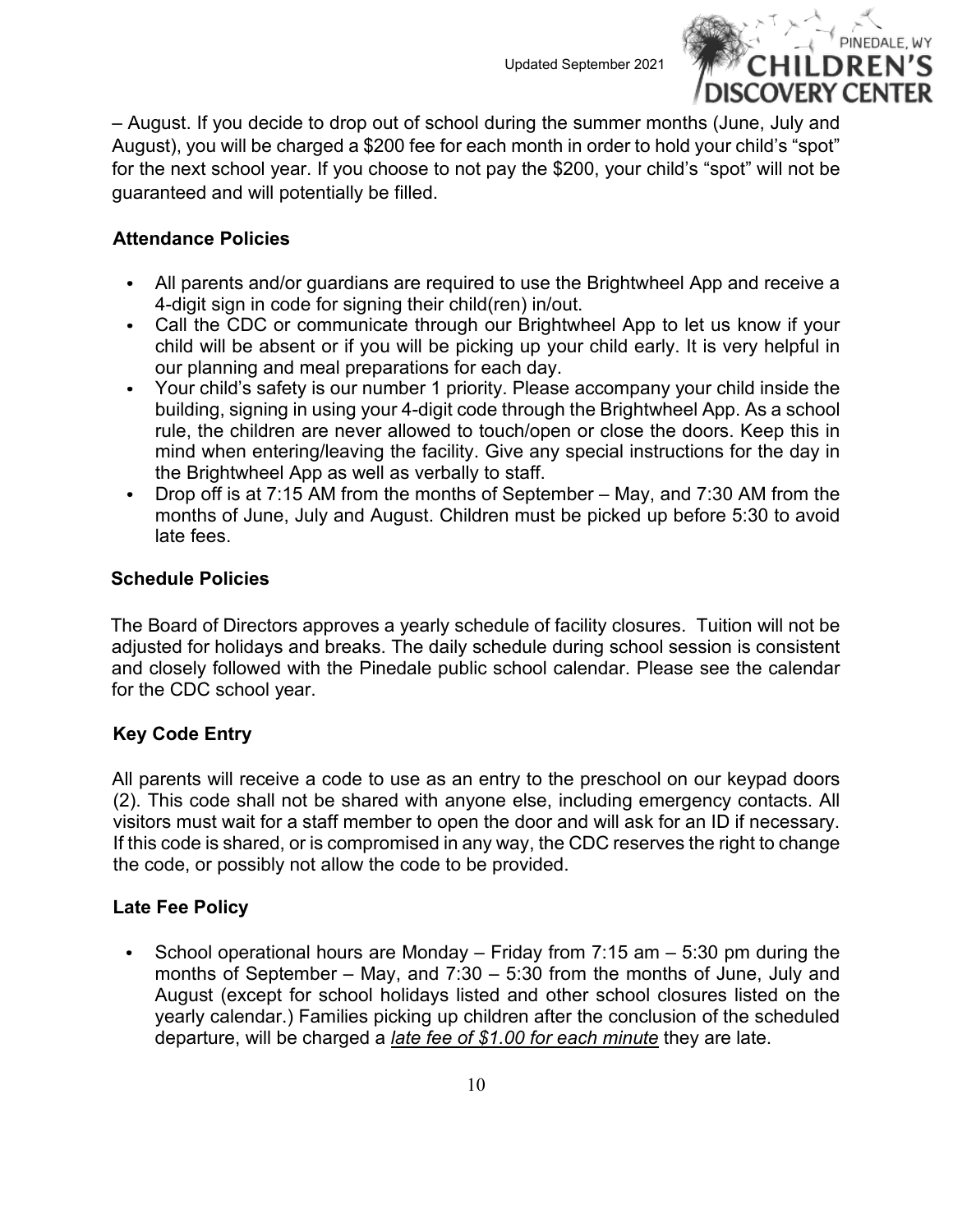

- The tuition fee is due before the **5th of each month**. When a payment is not received the space is no longer reserved for your child, and your child cannot attend the center. CDC may terminate childcare if an invoice has not been paid by the 5th of the month or payment arrangements have not been made with the administration.
- CDC is aware that parents experience occasional emergencies and with proper  $\bullet$ notice the fees may be waived by the administration.

# <span id="page-10-0"></span>**Child Release Policy**

Only parents and others authorized by parents may remove a child from the supervision of CDC staff. ID will be required for anyone authorized to remove a child.

# <span id="page-10-1"></span>**Medication Policy**

As required, all staff has received training on the administration of medication. When providing medications, please see the Director or Assistant Director to complete a Medical Consent Form. Medications can only be given when:

- Medications are prescribed by a licensed health professional
- Commonly used non-prescriptions over the counter medications including, but not limited to ointments, repellents, lotions, creams, teething gel, or powders for which a medication consent form has been given by the parents or legal guardians.
- Medications bear their original prescription label or manufacturer's label and are in safety lock containers, transported and stored safely regarding temperature, light and other physical storage requirements. Please refer to the Permission to use Sunscreen/Bug spray consent form in the Childcare Application.
- Parents are welcome to come to the facility to dispense their child's medication.

All medications must be labeled properly with the child's name.

# <span id="page-10-2"></span>**Health Policy**

It is required that staff and children be immunized against certain diseases. The only exception to this requirement is if the family physician recommends against immunization on medical grounds, or for religious beliefs. A written statement must be kept on file. If a child becomes sick while at the CDC, the parents will be notified to pick them up and the child will be isolated and made comfortable. If an emergency occurs, the child's safety will be secured first. Appropriate personnel and parents will be notified. A teacher will accompany the child if transportation to a medical facility is necessary. In order to protect your child and others, we have set up some guidelines regarding illnesses. Children should refrain from coming to school or will be sent home if any of the following apply: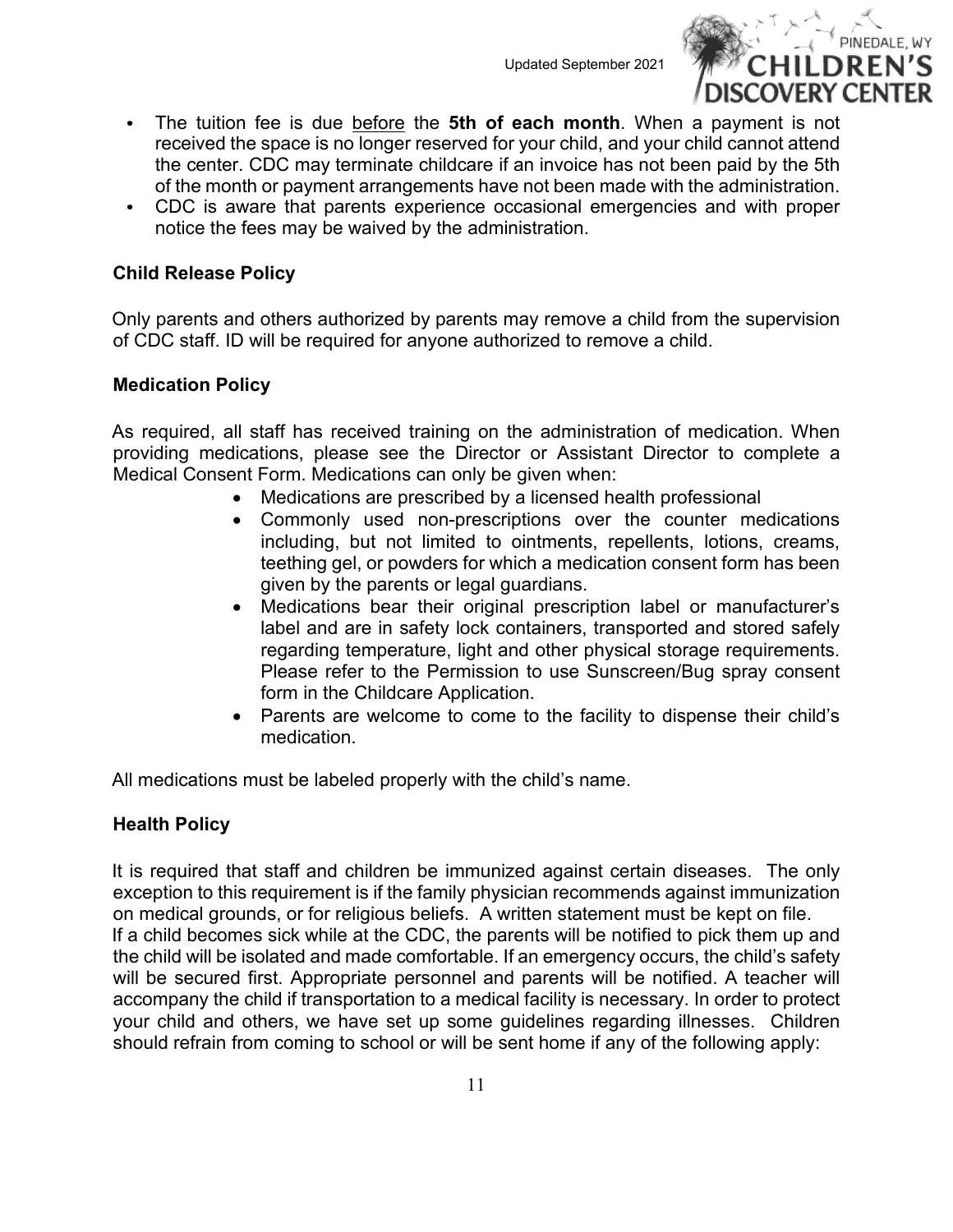

- 1. Fever Temperature greater than 100.5 degrees (Can return once fever free for 24 hours without the use of fever reducing medication i.e. Tylenol, Motrin)
- 2. Vomiting (Can return to school once free from vomiting for at least 2 solid meals)
- 3. Body rash including skin lesions that are weeping or puss filled with itching and/or fever.
- 4. Stiff neck with headache and/or fever.
- 5. Jaundice
- 6. Diarrhea
- 7. Chicken Pox
- 8. Redness, Itching, and/or "crusty" drainage from eye (Pink eye Purulent Conjunctivitis)
- 9. Head Lice
- 10.Scabies
- 11.Any communicable disease that an authorized health care provider has deemed identifiable.
- 12.If illness requires treatment using antibiotics students need to be on antibiotics for 24 hours before returning to school.

If a child is sent home due to illness, they may not return to the Children's Discovery Center for twenty-four (24) hours. If a child is prescribed antibiotics for an illness, they must have been taking the antibiotic for twenty-four (24) hours before returning to the Children's Discovery Center. Please sign and check-in medication with a staff member.

CDC reserves the right to request a Doctor's note before your child may return to the facility.

# <span id="page-11-0"></span>**Universal Health Care Precautions**

- 1. Wash your hands:
- On arrival for the day
- After toileting (self or child) or diapering
- After handling any bodily fluids coughing, blood, vomit, etc.
- Before meals and snacks, before preparing or serving food, or handling any raw foods that requires cooking (meats, eggs, poultry)
- After water play
- Before and after administering medication
- After assisting a child with toileting
- After handling garbage or cleaning
- Before leaving the preschool (recommended).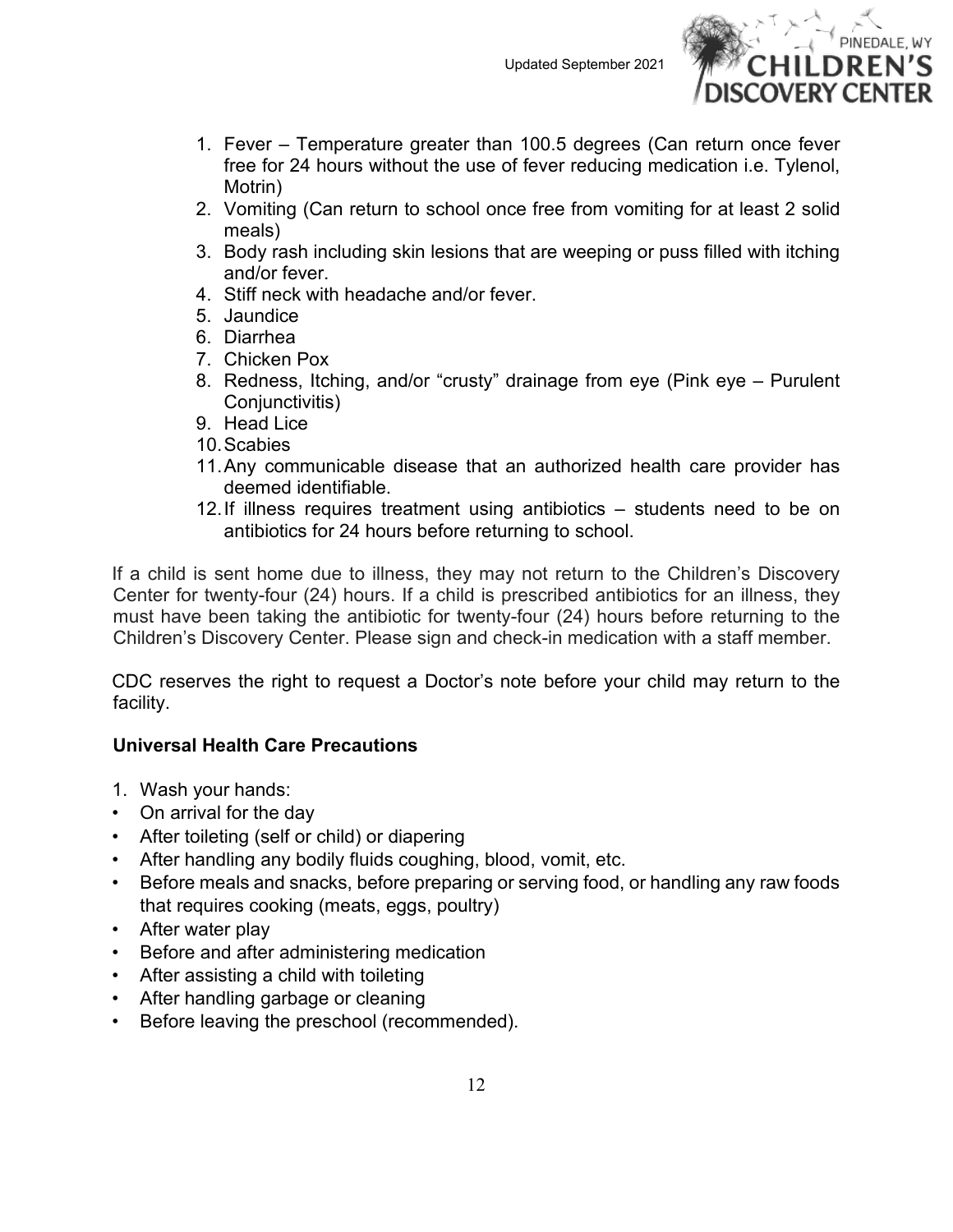

- 2. Latex gloves must be worn when:
- Toileting a child
- Contact with blood, vomit, etc.
- Cleaning surfaces that have been contaminated
- Wash your hands after you remove gloves
- 3. Use disinfectant to:
- Sanitize all table surfaces before mealtime
- Sanitize toys/objects used by children

# <span id="page-12-0"></span>**Children's Health Records and Immunization Requirement Policy**

All children are required to have a completed physician's examination form, a physical exam and all immunizations up to date at the time of enrollment. Immunizations are to be kept up to date thereafter following the Wyoming immunization guidelines schedule. Record of a physical is required every year. Health records are required which document the child is current for routine screening tests and immunizations according to the schedule recommended and published by the Wyoming Department of Public Health.

Immunization is an important public health policy effecting children. As a matter of state law, children in the program must:

- Be fully immunized, or
- Be in the process of becoming fully immunized according to the approved schedule, or

• Have a physician's statement that immunization is contraindicated for medical reasons, or

• File a Wyoming Department of Health Religious Exemption to Mandatory School **Immunizations** 

The staff has a plan to identify and exclude any child promptly if a vaccine-preventable disease to which the child is susceptible occurs in the program.

# <span id="page-12-1"></span>**Toilet Training**

The preschool does provide diapering area facilities for children who are not fully toilet trained. All children are required to have an extra set of clothes at the preschool. The CDC will have extra underwear, clothes, diapers, and socks if needed.

# <span id="page-12-2"></span>**Help with Separation Issues/Arrival and Departure**

We understand young children often have difficulty with separation. We want to reassure you that we are always ready to talk to you and comfort your child. Always say good-bye,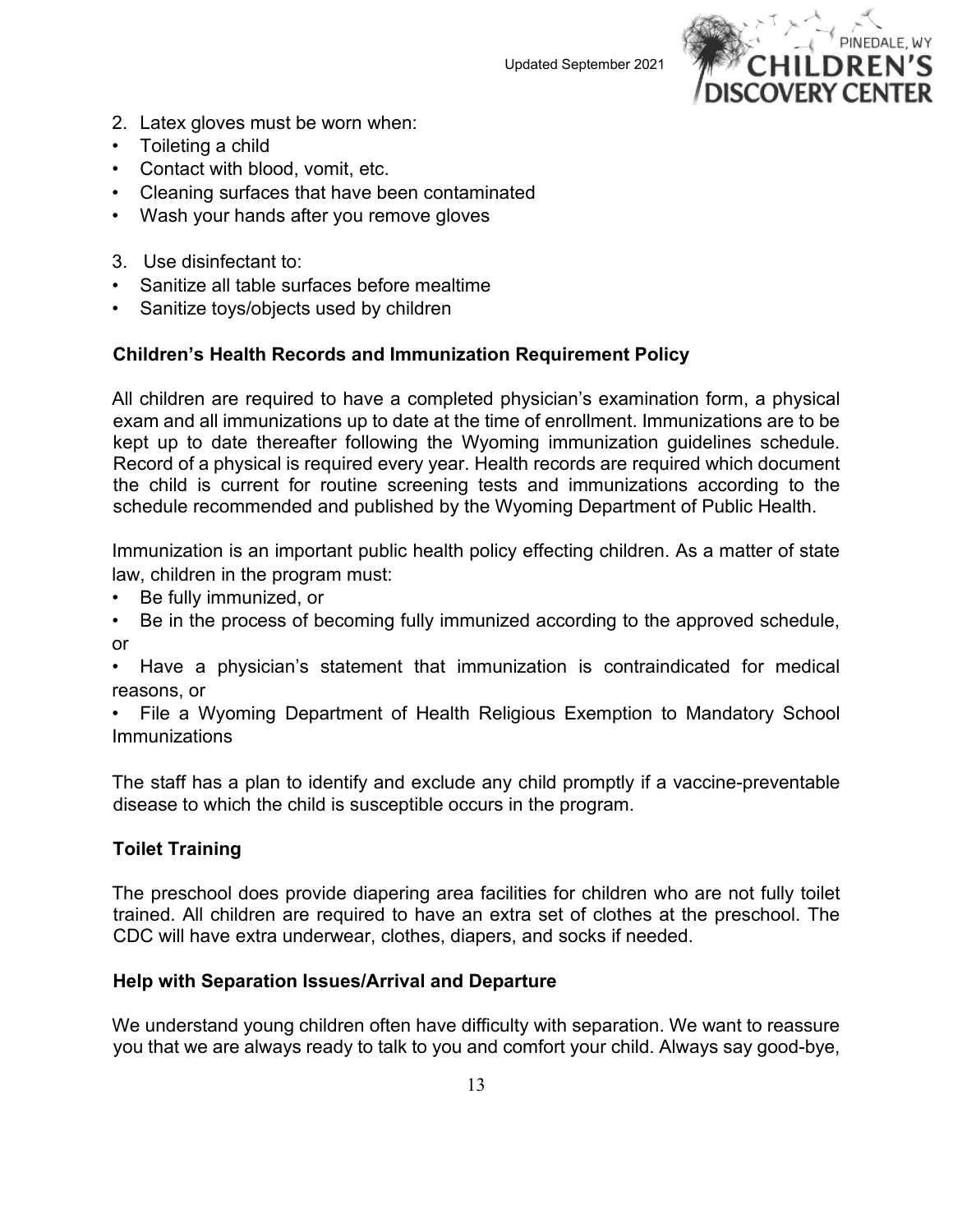

accompanied with a hug or a kiss. Be firm, but friendly about leaving. Try your best to follow the same routines.

1. Accompany your child inside the building, sign in using your 4-digit Brightwheel App code. Give any special instruction for the day in the Brightwheel App as well as verbally to staff.

2. Notify staff/Director if any persons will be picking up your child other than parents/guardians.

3. Please notify the preschool if your child will not be in attendance. It is very helpful in planning meals for each day, as well as allowing other students to possibly do a drop in.

4. Please check your child's cubby at arrival and departure.

5. At the time of departure, please sign out your child using your 4-digit Brighwheel code.

We are there to help during these transition times and help to comfort your child once you leave. We offer comforting words such as, "I know it's hard to say good-bye." Once you have gone through your good-bye routines a few times, your child will get to know what to expect and the good-byes will be less difficult. After a short period of time, your child's anxiety about you leaving ends quickly after you leave. Should this not be the case, we want you to know that we would call you to let you know how he/she is doing.

Your child will pick up on your confidence about having chosen a good place to him/her to be while you are away. Good feelings are contagious. So, the first step in adjusting to saying good-bye is to be sure you are comfortable with your decision to enroll your child in our program. Please let us know if we can be of further help. We want you to know that separation adjustment is normal, and we have the experience of help you and your child ease through this transition time.

# <span id="page-13-0"></span>**Confidentiality Policy**

Information contained in a child's record is privileged and confidential. Unauthorized removal of records or unauthorized divulgence of parents, children, staff, or program's confidential information is not tolerated at CDC.

# <span id="page-13-1"></span>**Transportation Policy/Field Trips**

When children are transported, there will be a 1st Aid Kit, emergency medical release forms and a current attendance record immediately available for roll call purposes. I/we follow Federal Motor Vehicle Safety Standards for child restraint systems and cannot transport without proper safety restraints. Layers and/or heavy jackets will not be worn underneath safety restraints. Both teachers and children enjoy field trips! Only qualified CDL drivers will transport children. We believe that field trips are a useful tool in increasing experiences in real world activities. Please refer to the field trip permission form in the Childcare Application.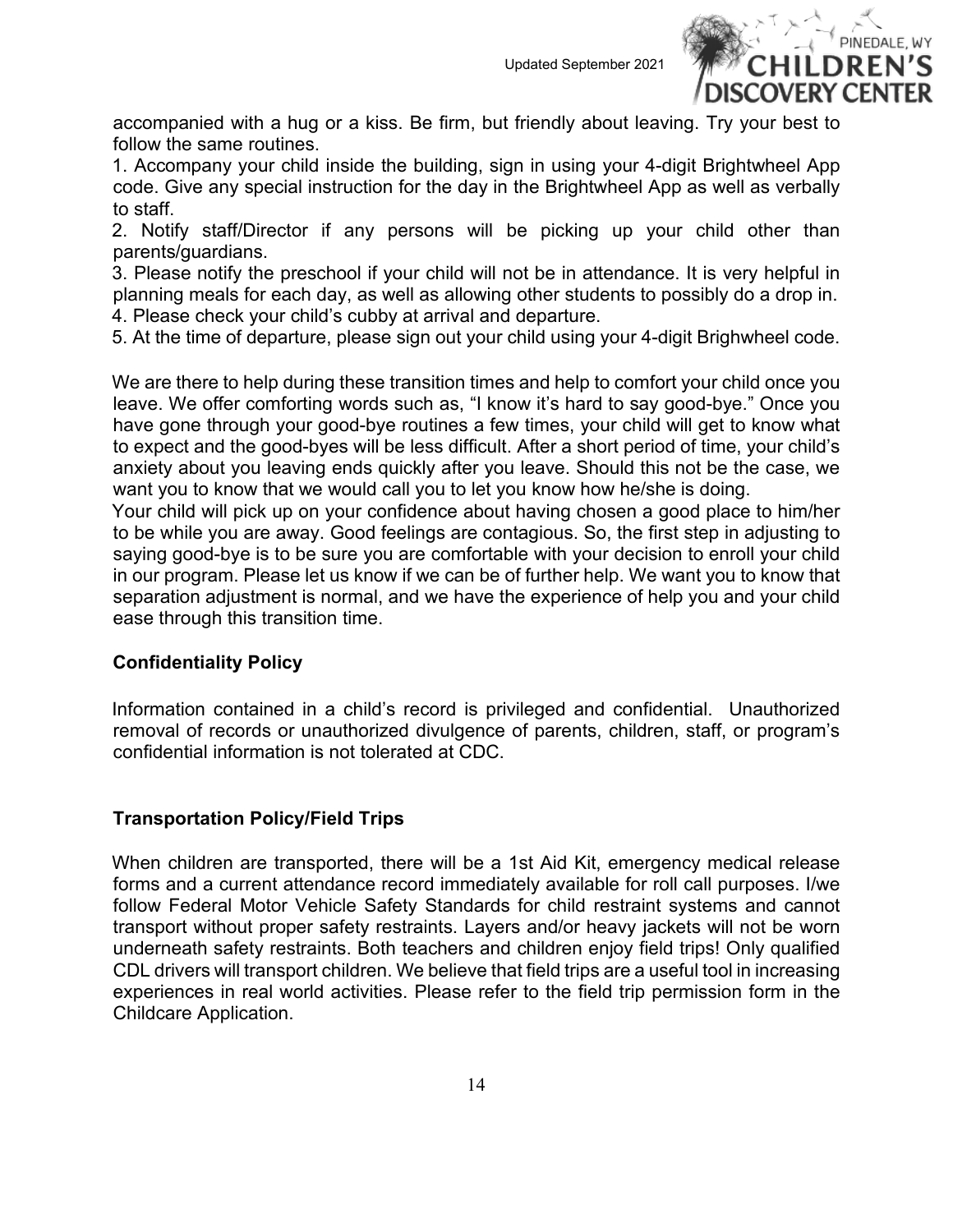

# <span id="page-14-0"></span>**Animals**

We do have animals on the premises. All animals must comply with Health and Sanitation and vaccination requirements. Any animal with a history of attacking even one person or demonstrating aggressive behavior will be made inaccessible to the children in care.

# <span id="page-14-1"></span>**Drugs, Alcohol, Tobacco and Firearms Policy**

We strive to create a peaceful atmosphere; therefore, no alcohol, illegal drugs, tobacco or firearms are allowed on the CDC premises.

# <span id="page-14-2"></span>**Meal Policy**

CDC will serve hot or cold family style meals and snacks for children everyday unless otherwise posted. The preschool provides one percent milk and water at all meals. Clean sanitary drinking water is available to children throughout the day. Our preschoolers and staff members eat every 3 hours (see your child's schedule). The preschool takes care in the selection, preparation and presentation of any foods prepared at the program. We ask parents to join our efforts to promote good eating habits and good food choices with any food coming into the school such as food for special celebrations. Staff handling food will be trained in nutrition, safe food handling, and meal preparation. The Health and Sanitation department inspects the facility at least once a year. CDC participates in the Child and Adult Care Food Program (CACFP), which helps us with our food expenses. CACFP plays a vital role in improving the quality of care by making nutritious meals available to low-income families daily.

Please fill out the meal benefit form as our reimbursement is based on the number of qualified families.

If you request that your child be provided a special meal or have accommodations made due to food intolerance(s) or other medical reasons, please fill out the Medical Statement to Request Special Meals, Accommodations and Milk Substitutions Form. A licensed medical physician, physician's assistant, registered nurse, nurse practitioner, or registered dietician must sign this form.

# <span id="page-14-3"></span>**Use of Media**

Media images (i.e. photographs, video) are used by the program for documentation of the classroom program, research, advertising and news reports. On the enrollment forms, parents are asked for permission to use media images of their child.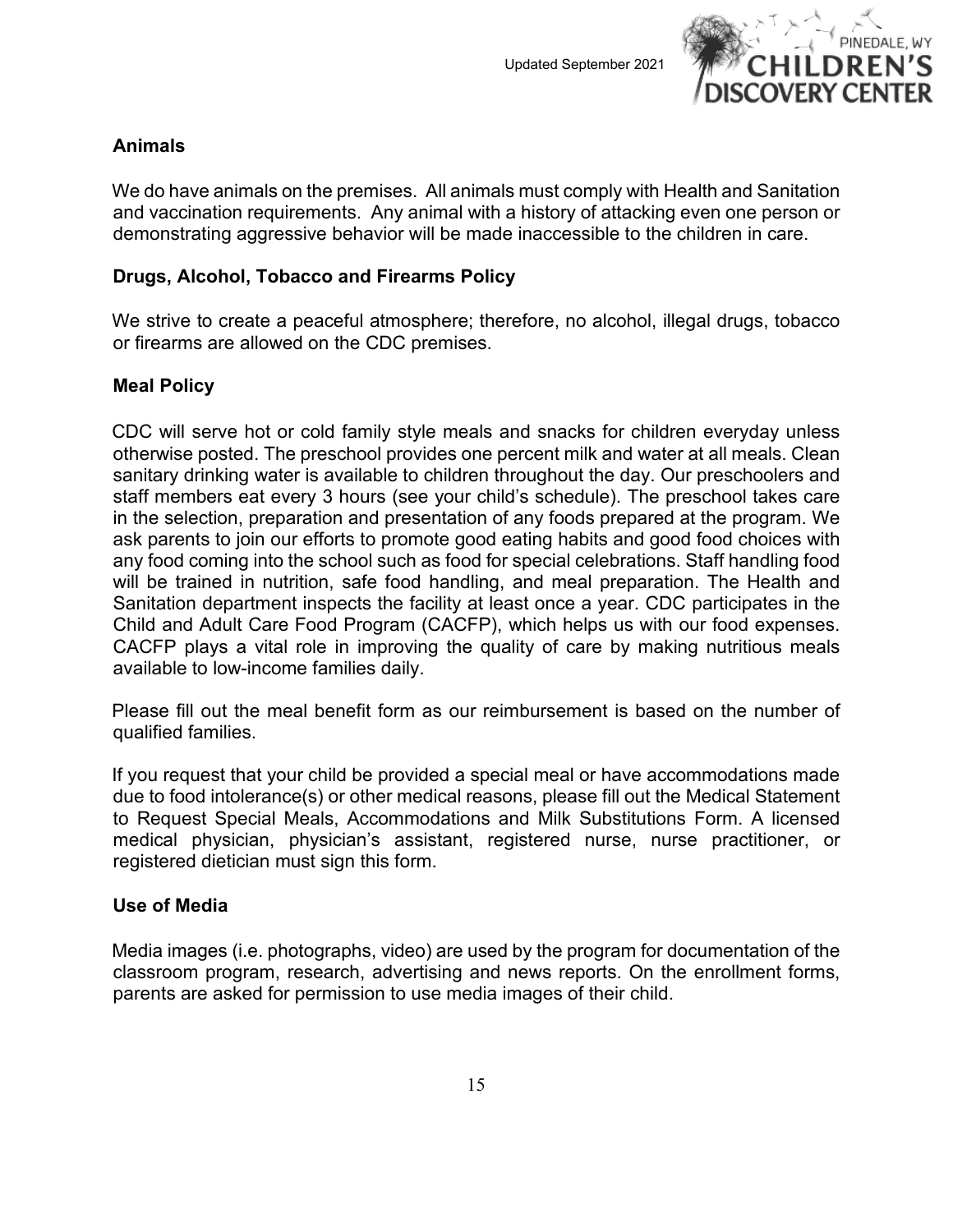

# <span id="page-15-0"></span>**Methods of Discipline**

We encourage children to develop their own control, autonomy, management of feelings, problem solving, and find their own rewards in cooperative social behavior. We advocate choices and consequences for the children. However, when a child acts in such a way that is, or could be, harmful to their self or another, or destructive to property, we do intervene. If the child cannot make a good choice, we may assist him/her by making a choice for them Time out is ONLY used if a child is hurting himself or someone else. In extreme cases a meeting may be called with parents and teachers. We do not use corporal punishment, or spanking. A child is never subjected to cruel or severe punishment, humiliation, or verbal abuse. A child is never denied food or force feeding as a form of punishment. A child is never punished for wetting, soiling, or not using the toilet. (These are in accordance to licensing regulations.)

Sometimes a child may display individual needs that are beyond the scope of our program and /or the expertise of the teachers. Behavioral problems that result in injury to other children or adults or require excessive one-on-one staffing to prevent frequent disruptions of the group routines are responded to as outlined in the Suspension/Expulsion policy of the preschool.

# <span id="page-15-1"></span>**Reporting Concerns**

Open communication between provider and families is crucial for your child(ren)s success. I/we will strive to communicate with you on a regular basis the events of your child's day as well as topics of concern that arise. We appreciate any and all feedback from families to help continue our growth and success as a childcare. If at any time you have a question or concern, please:

- First, speak with your child's teacher regarding classroom concerns and objectives;
- If concerns cannot be resolved with child's teacher contact the facility Director;
- Email the CDC board or speak with board member, posted on our website: [www.pinedalediscoverycenter.org](about:blank)
- In addition, please feel free to contact the local childcare licenser, *Kelli Dunne at (307) 249-5848* to report any concerns.

All providers/staff are required by the Child Protective Services rules to report cases of suspected child abuse or neglect.

Licensed childcare complaint and compliance history can be found at findchildcarewy.org or by contacting the local childcare licensing official.

# <span id="page-15-2"></span>**Parental/Guardian Rights**

In accordance with Wyoming Child Care Licensing Regulations, we are obligated to provide you the following informational statements. Parent/Guardian(s) shall have:

• Unrestricted and immediate access to his/her child(ren) and any area of the facility where child-care is located;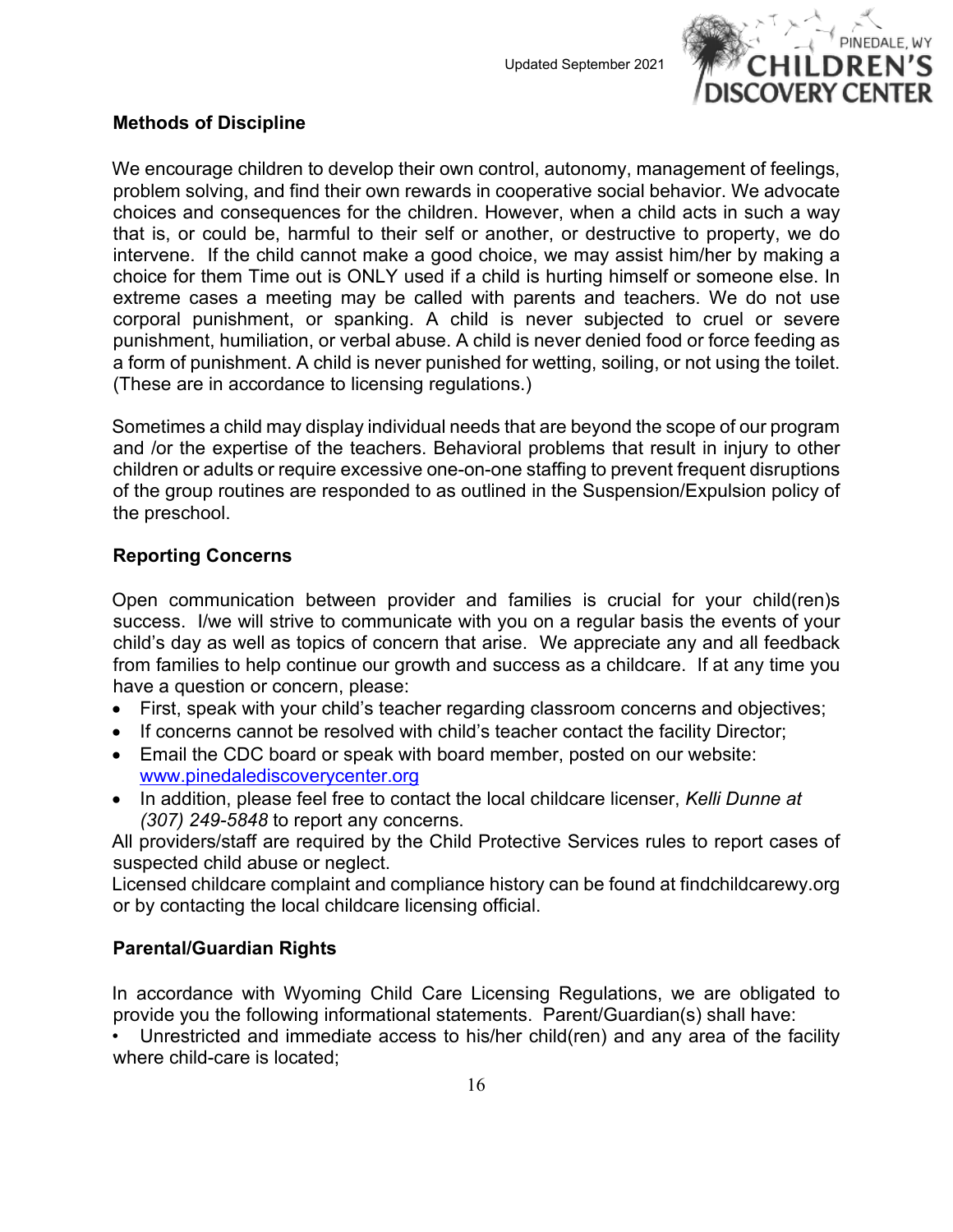

- The right to view to inspection reports;
- Weekly menus;
- All known and/or treated injuries that occur to his/her child while in care and

• Any situation that occurred during child-care that caused concerns for the child's health or safety.

# <span id="page-16-0"></span>**Policy to Avoid Termination of Enrollment Policy**

Termination is always a last resort action which is carried out only when the director and teachers feel that such action is in the best interest of the child or the other children enrolled. If the preschool is unable to meet the needs of the child and/or family, every effort will be made to refer the parent to a more appropriate program for their child. The circumstances under which a child may be terminated are explained below.

1. The child exhibits extremely aggressive behavior which endangers other child and/or staff.

2. The child's health and safety at the preschool cannot be assured due to circumstances such as impulsive, risk-taking behavior.

3. Unwillingness of the parent(s) to work with teachers in the management of their child's behavior, and/or refusal to follow the preschool's recommendations for outside support services.

4. The child's developmental needs are not being met at the preschool due to general immaturity. Behavior indicative of a child's immaturity may include severe ongoing separation issues, excessive need for teacher attention, and inability to function independently or with the group.

5. The child has individual special needs which require accommodations causing an undue burden on the preschool. Accommodations related to the toileting needs of a child with a documented disability shall not be considered an undue burden.

6. If suspension or termination is due to the child's behavior, Children's Discovery Center will give specific examples, and let parents know whether we will accept the child back if he receives counseling, or sees his doctor, or some other change occurs. Parents will receive a written explanation of the reasons why, and the circumstances under which the child may return. Recommendations for return will be made by the referral services in consultation with the Children's Discovery Center.

7. The Children's Discovery Center preschool will prepare the child being terminated with sensitivity and consideration of their developmental ability. Children in the preschool program would be informed in an age appropriate manner that the child will be attending another school.

8. Nonpayment of tuition. (Student parents will not be allowed to attend until tuition owed to the preschool is paid in full.)

9. Continued lateness of parents picking up their child.

10.Parent's display of inappropriate behavior towards staff or children. May include disrespectful language, disregarding program policies, verbal and/or physical harassment or any unlawful behavior.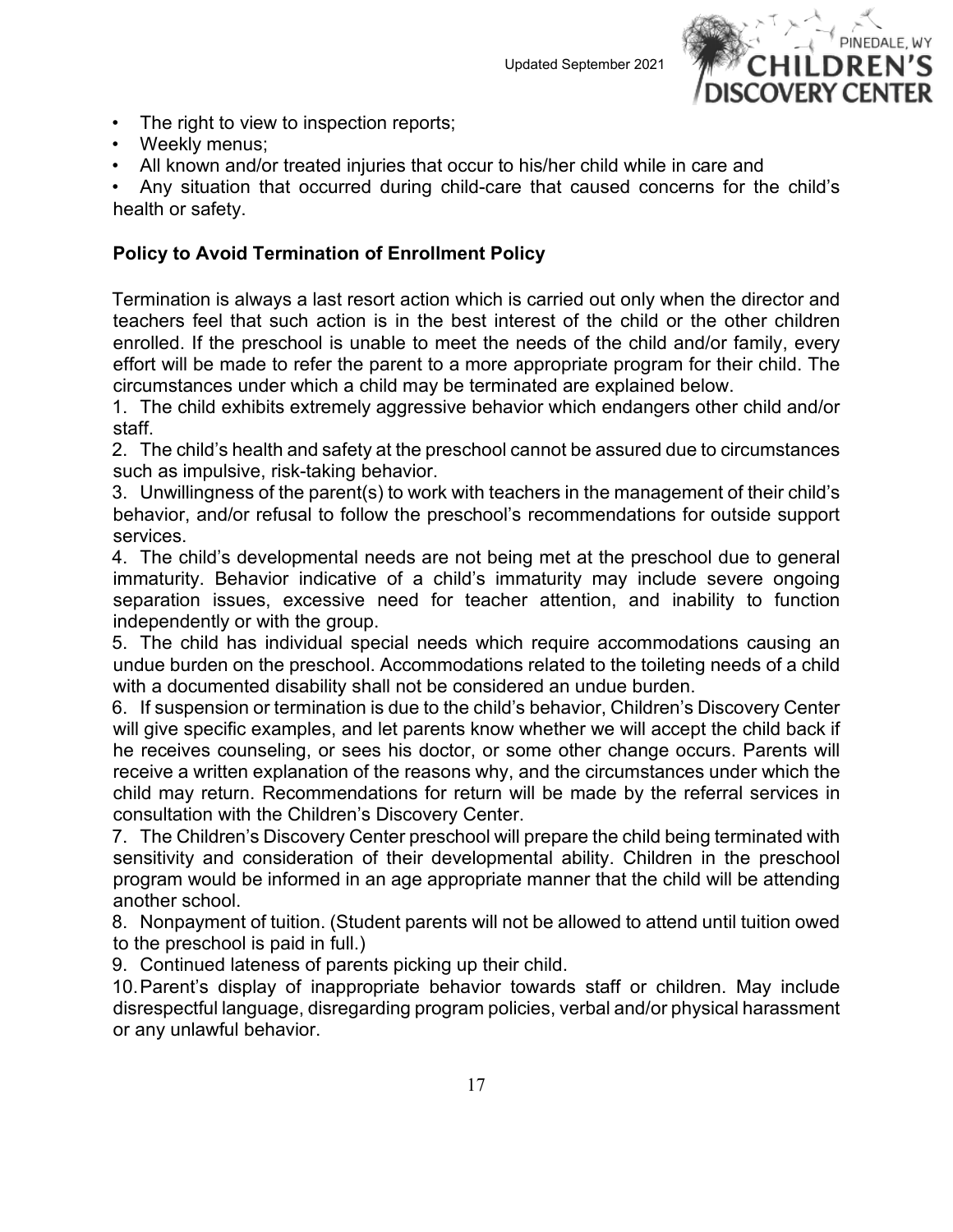

CDC reserves the right to terminate childcare if for any reason we feel we are not qualified to care for your child.

# <span id="page-17-0"></span>**Suspension/Expulsion Policy**

The Children's Discovery Center promotes positive social and emotional growth and includes age-appropriate behavior supports. This practice enables us to offer the most proactive and supportive environment for children. However, there may be a time when we have exhausted all efforts to help a child interact in a positive manner in our program. If this situation should arise with your child, we will adhere to the following guidelines:

• Share with parents in writing behavioral concerns and what steps the facility has taken to change those behaviors.

Schedule a conference with parent(s)/guardians to discuss steps implemented, local resources available and develop a plan for next steps.

If expulsion or suspension is warranted, discuss with parents' terms of child returning and length of suspension.

# <span id="page-17-1"></span>**Supervision Policy**

Daily sign-in policy is maintained by using the 4-digit sign in code in our Brightwheel App. Parents sign their child(ren) in and out daily. Records are kept. Daily attendance is check by all teachers. Upon daily arrival at the preschool, each child is observed by a teacher for signs of illness or injury that could affect the child's ability to participate in the daily activities. The family will supplement these observations as needed. No child will be left unsupervised while attending the preschool. The teacher will regularly count children on a scheduled basis, at every transition time and whenever leaving one area and arriving at another to confirm the safe whereabouts of every child always. All emergency problems will be reported to the director will be notified immediately.

# <span id="page-17-2"></span>**Child Abuse Reporting Policy**

As professionals in contact with young children and their families, we are required by law to help Department of Family Services (DFS) become aware of children who may be abused or neglected. Any suspected cases of child abuse and/or neglect are to be reported to DFS immediately by telephone and to follow up in writing within 24 hours.

• Child abuse: non-accidental commission of any act by a caretaker that causes or creates a substantial risk of harm to a child's physical and emotional well-being, including sexual abuse.

• Child neglect: failure by a caretaker, either deliberately or through negligence, to take those actions necessary to provide a child with minimally adequate food, safety, clothing, shelter, medical care, supervision, or other essential care.

• Reasonable cause; after examining all the facts in a situation, most people with similar training and experience would also suspect abuse and/or neglect.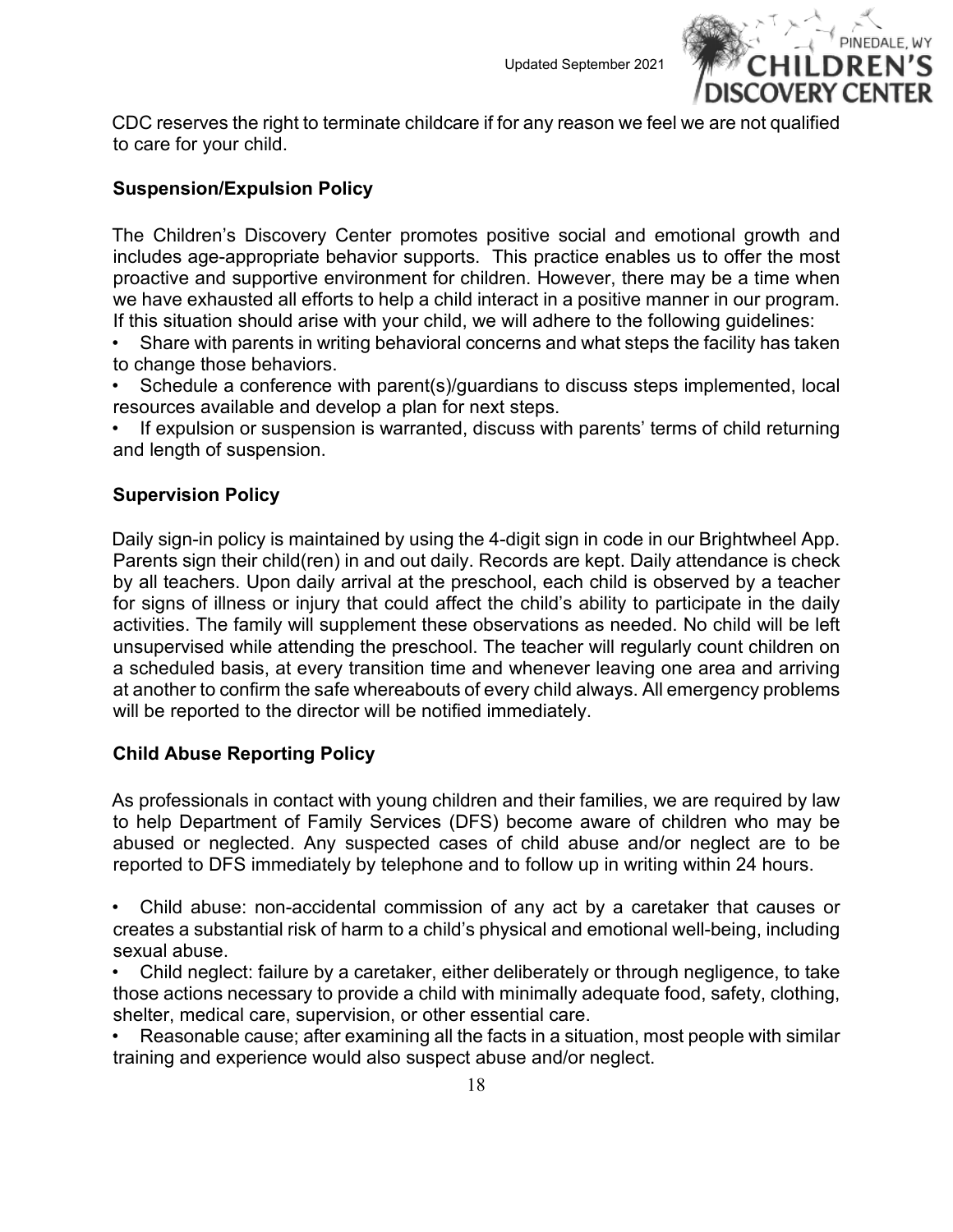

If an employee has reasonable cause to suspect child abuse and/or neglect they should report to the director. If they are not satisfied with the results, they should contact DFS directly.

DFS can be reached at 307-367-4124

#### <span id="page-18-0"></span>**Emergency Procedures**

We have a partnership with the Sublette County Public Health, located at 619 East Hennick St. Pinedale, WY 82941 (307) 367 – 2157 and our secondary, the Sublette Center, located at 333 N. Bridger, Pinedale, WY 82941 (307) 367-4161 where we can meet in the case of an evacuation at CDC. Parents are encouraged to familiarize themselves with our emergency procedures. In case of an evacuation children will be relocated to the Sublette County Public Health, located at 619 East Hennick St. Pinedale, WY 82941 (307) 367 – 2157 or Sublette Center, located at 33 N Bridger, parents will be contacted by phone, and instructed to come and pick up their child. Children will be reunited and released to children by staff in accordance with release policies.

In the event of a school closing, you will be notified via Brightwheel, email, and the school Facebook page.

In the event of inclement weather, the school may either close for the full day, have a one- or two-hour delayed start, or an early closure.

We will notify you of any delays or closures via Brightwheel, email, and the school Facebook page.

#### <span id="page-18-1"></span>**Fire:**

We are following the fire department standards, including yearly inspections. Smoke detectors and fire extinguishers are serviced and inspected regularly as required by licensing and the State Fire Marshall. Emergency drills are conducted and recorded monthly. In the event of a fire staff and children will exit the facility and make for the appropriate outdoor assembly area. Director will be responsible for operating critical equipment before evacuation and do final sweep of building. The Director will be responsible for accounting for occupants after evacuation and contacting local emergency personal by cell phone. Full time trained staff will be responsible for emergency medical aid.

If necessary, staff and children will evacuate to the Sublette County Public Health Building, located at 619 East Hennick St. Pinedale, WY 82941 (307) 367 – 2157 and our secondary evacuation place is the Sublette Center, located at 333 N. Bridger, Pinedale, WY 82941 (307) 367-4161. Parents and or emergency contacts will be contacted by phone.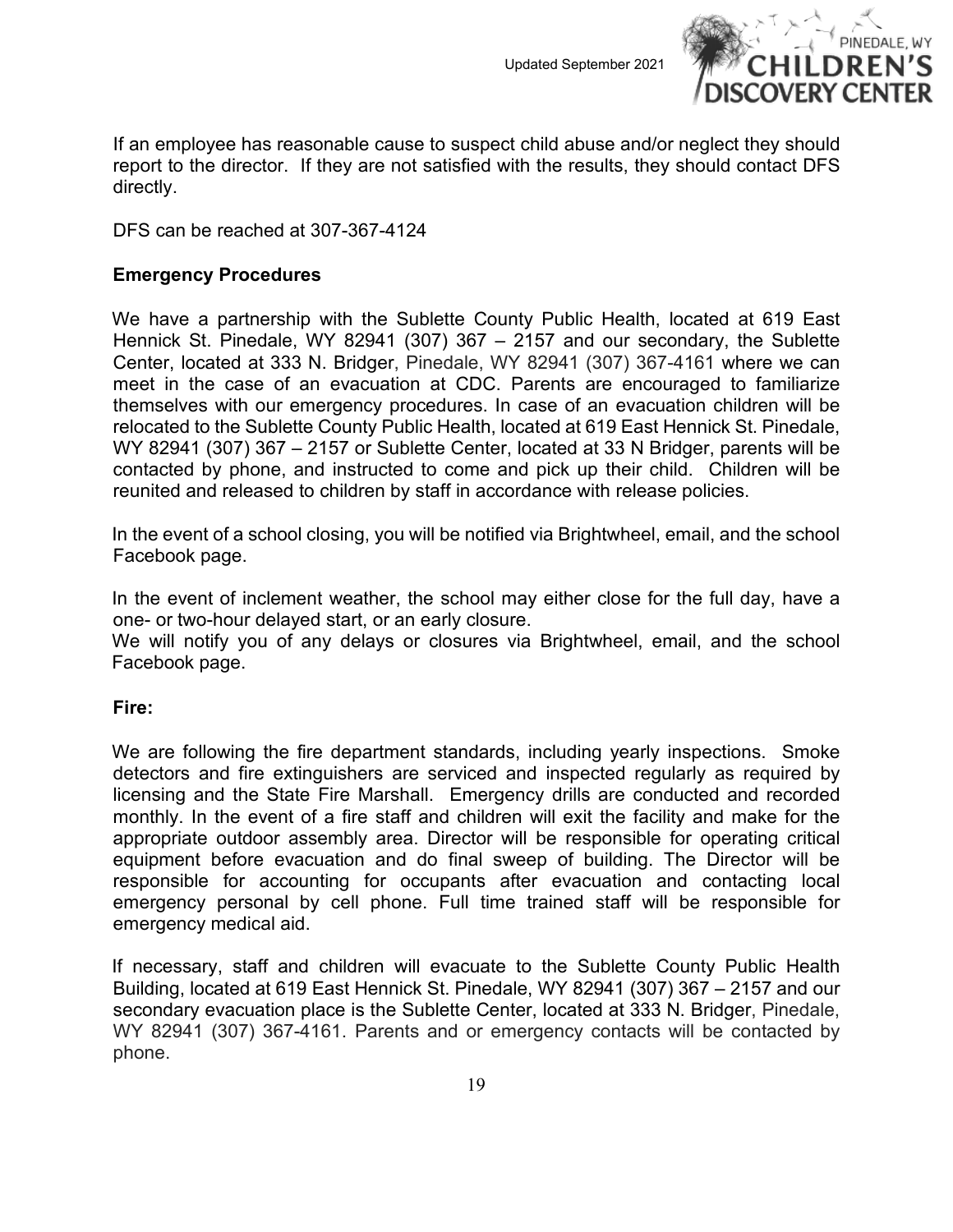

If Director is unavailable, Assistant Director will be responsible and in charge of evacuation proceedings.

#### <span id="page-19-0"></span>**Bomb Threats:**

If a bomb threat is called in, staff and children will exit the facility and go to the Sublette Center. The proper authorities will be notified, and the children's emergency contacts will be notified by phone.

#### <span id="page-19-1"></span>**Earthquakes:**

If indoors: Staff and children will quickly gather in the doorway between the big room and the toddler room. Everyone will DUCK, COVER, and HOLD. The staff will talk to the children in a calm manner until it is safe to move. The staff and children will not attempt to run or attempt to leave the building while the shaking is occurring.

If outdoors: staff and children will move to a clear area, far away from glass, brick and power lines. All staff and children will duck and cover.

After the earthquake occurs, all children, staff and visitors (if any) will be accounted for. All staff, children and visitors (if any) will be checked for injuries and administer first aid if necessary. If life-threatening emergencies occur, 9-1-1 will be called. All staff and children will remain outside of the building until it has been inspected for re-entry. Director will monitor the radio for information and emergency instructions.

#### <span id="page-19-2"></span>**Blizzard:**

Staff and children will remain indoors until the blizzard is over. Emergency provisions will be accessible.

#### <span id="page-19-3"></span>**Floods:**

Staff and children will exit the facility and go to the Sublette Center. The proper authorities will be notified, and the children's emergency contacts will be notified by phone.

#### <span id="page-19-4"></span>**Wildfire:**

Parents will be contacted, and school will be closed.

#### <span id="page-19-5"></span>**Tornados:**

Staff and children will gather in the doorway between the big room and the toddler room everyone will cover their heads with their arms to protect themselves from flying debris.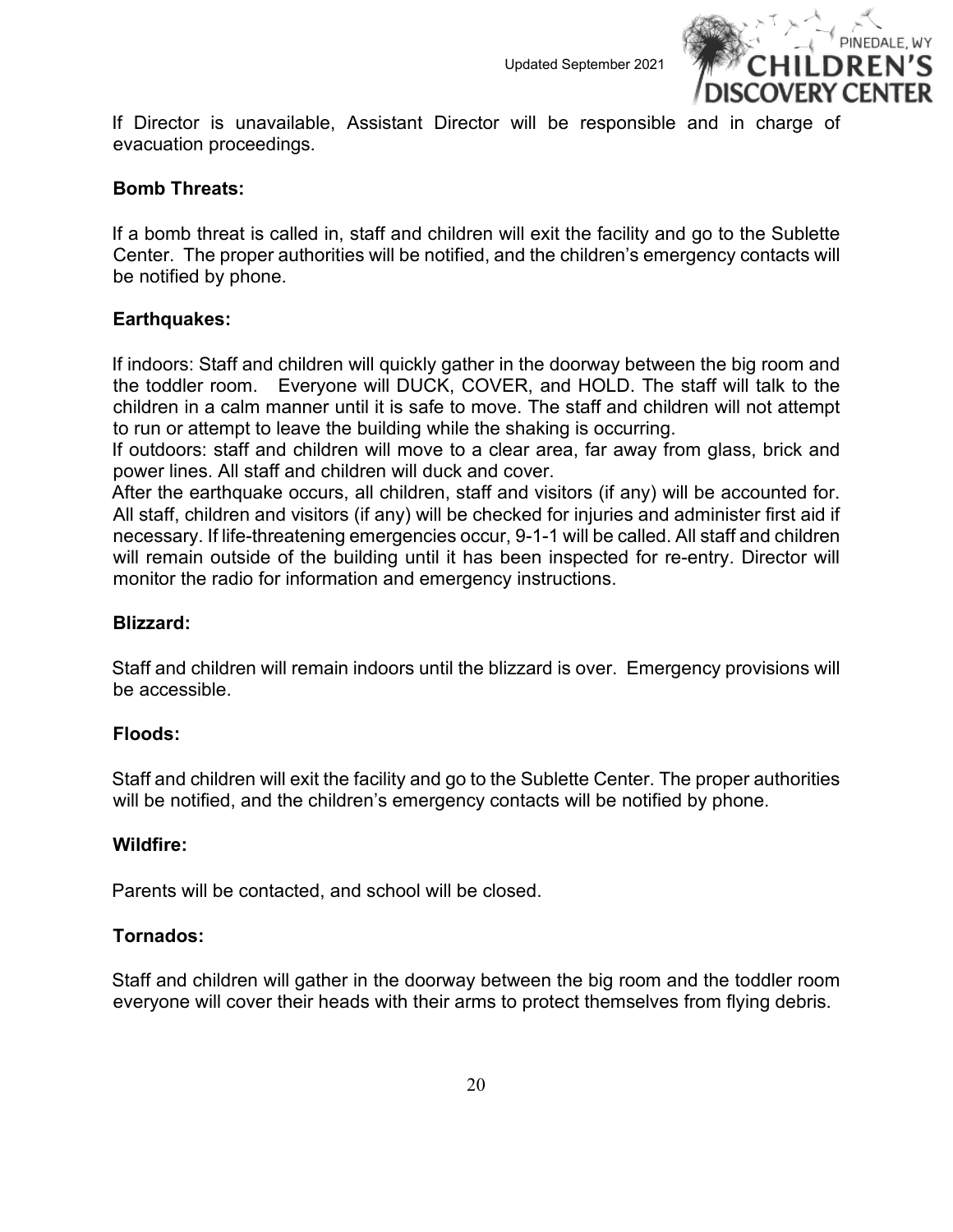

#### <span id="page-20-0"></span>**Power Failures:**

Appropriate personnel will be notified. Staff and children may remain in building if temperature and light are adequate. If the power is out for more than one day, the facility will be shut down until repaired. Extra provisions will be accessible.

#### <span id="page-20-1"></span>**Safety during violent situations:**

Staff and children will be removed from the situation; emergency personnel will be contacted.

# <span id="page-20-2"></span>**Vehicle Emergency:**

In the event of an emergency involving children on the bus, the children's safety will be ensured, and emergency personnel contacted. Emergency contacts for all children will be carried on board and will be notified of the situation and asked to pick up their child.

#### <span id="page-20-3"></span>**Intruder/Dangerous Person**

Although various situations can happen, our staff will make the appropriate decisions to keep all children safe and calm. "LOCKDOWN" or "INTRUDER" will be called out to staff in the event this satiation occurs. Inside, we will hide in our crawl space that is equipped with a backpack full of first aid supplies, food and water for the students, and blankets. If the students are outside, the staff will accompany the children to the Sublette County Public Health Building, located at 619 East Hennick St.

Lockdown may persist for several hours and during an incident, silence is essential. The Director will call 9-1-1 from a safe location, and then contact all parents to notify them of the situation.

Some examples of lockdown conditions: Dangerous animal within school building, intruder, angry or violent parent or student, active shooter.

#### <span id="page-20-4"></span>**Missing Child:**

If a child is to go missing while at the CDC, the other children will be moved to the art room with two teachers to occupy them. The remaining staff will split up and search the grounds while simultaneously contacting local police department and/or School Resource Officers at 367-4378 as well as the parents. The cook will handle the phone line.

If a child is to go missing while on a field trip, the other children will be moved to the bus and two teachers will occupy them. The remaining staff will split up and search the grounds while simultaneously contacting local police department and/or School Resource Officers at 367-4378 as well as the parents.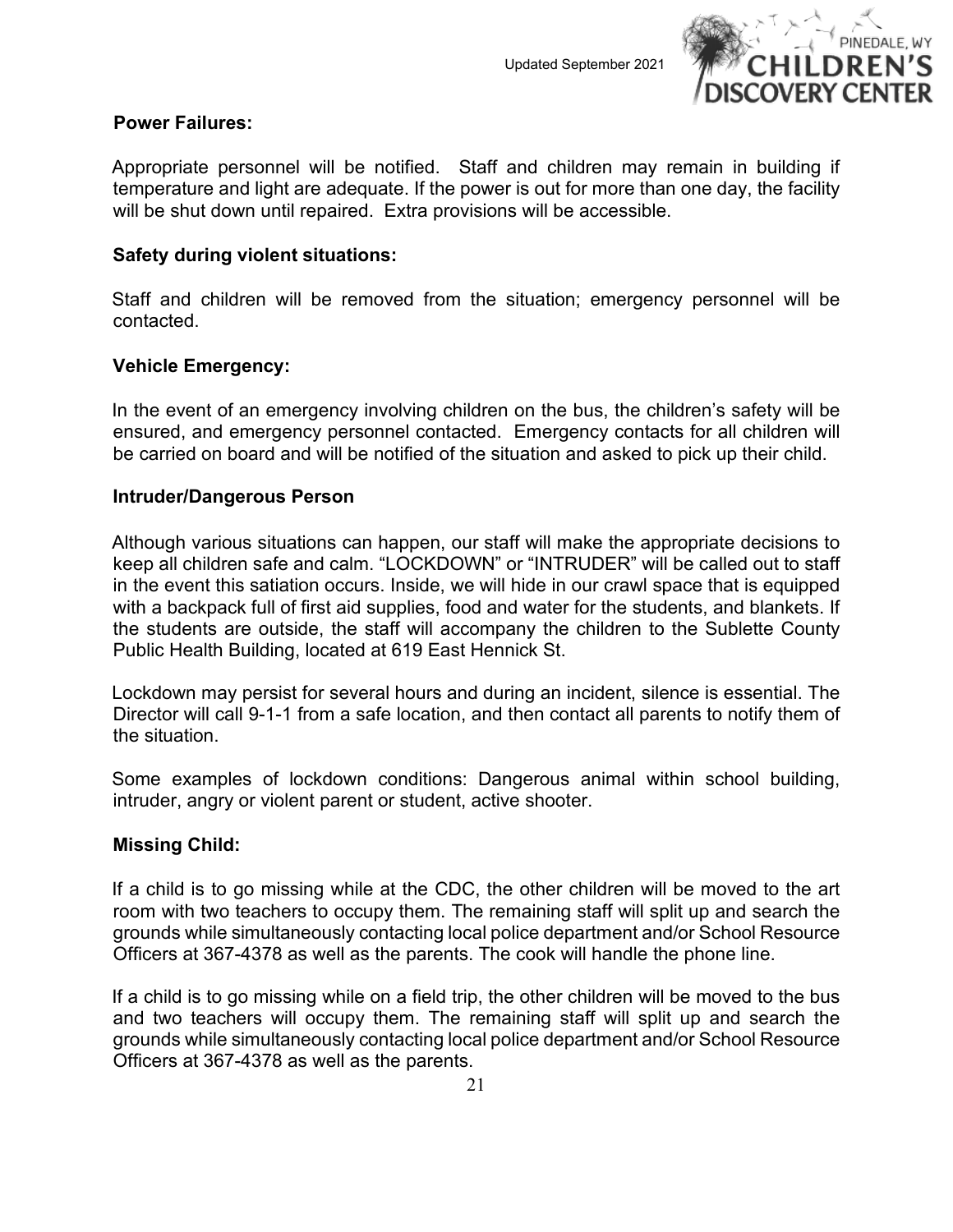

# <span id="page-21-0"></span>**Injuries:**

Minor injuries are treated with soap and water, bandages, and an ice pack. The teacher observing the injury will complete "Boo Boo Report (accident/incident report) and place inside your child's cubby. Parents will be called immediately if we observe a head injury or in the event of any serious or questionable injury. In an emergency, the staff will contact 9-1-1, then the parents/guardians. Staff members present must fill out a Wyoming Child Injury Report and send to licensor.

# <span id="page-21-1"></span>**School Communication**

Because teachers are not available to speak on the telephone during class time, we ask that you refer to the contact information, and either email them or call and leave a message. Your question or concern will be addressed as soon as possible.

Monthly Newsletter – Distributed monthly via email or newsletter form; this publication provides important information regarding classroom activities, important dates, and articles of interest regarding early childhood issues. Please take a few minutes each month to read our newsletter--our most important vehicle for communicating school activity. If at any time you would like to have an article printed in the newsletter, please contact the Director.

Brightwheel App – This is sent out daily from your child's teacher. In this note, it will tell you the meals served for the day, the outdoor enrichment activity, any field trips that your child may have gone on, toileting, nap times, and any other notes the teacher may want to send.

Parent Bulletin Board - Located above the sign-in book. Please check this board daily for school information and articles of interest to parents.

Parent/Teacher Conferences – Individual parent/teacher conferences are held in the fall and again in the spring. You may meet with your child's teacher at any other time by appointment. We encourage communication between parent, teacher, and our director any time a question, concern, or problem arises. At this time, we plan to hold conferences virtually.

By Phone/Email - Please be sure that your phone number and email address (if applicable) are kept current on your child's application. We encourage the use of email when possible to communicate with Director/Assistant Director.

Media Outlets – Facebook (https://www.facebook.com/PinedaleDiscoveryCenter) and Instagram (@childrensdiscoverycenter) We use Brightwheel to:

- Manage enrollment and invoicing
- Send alerts, reminders, and messages to parents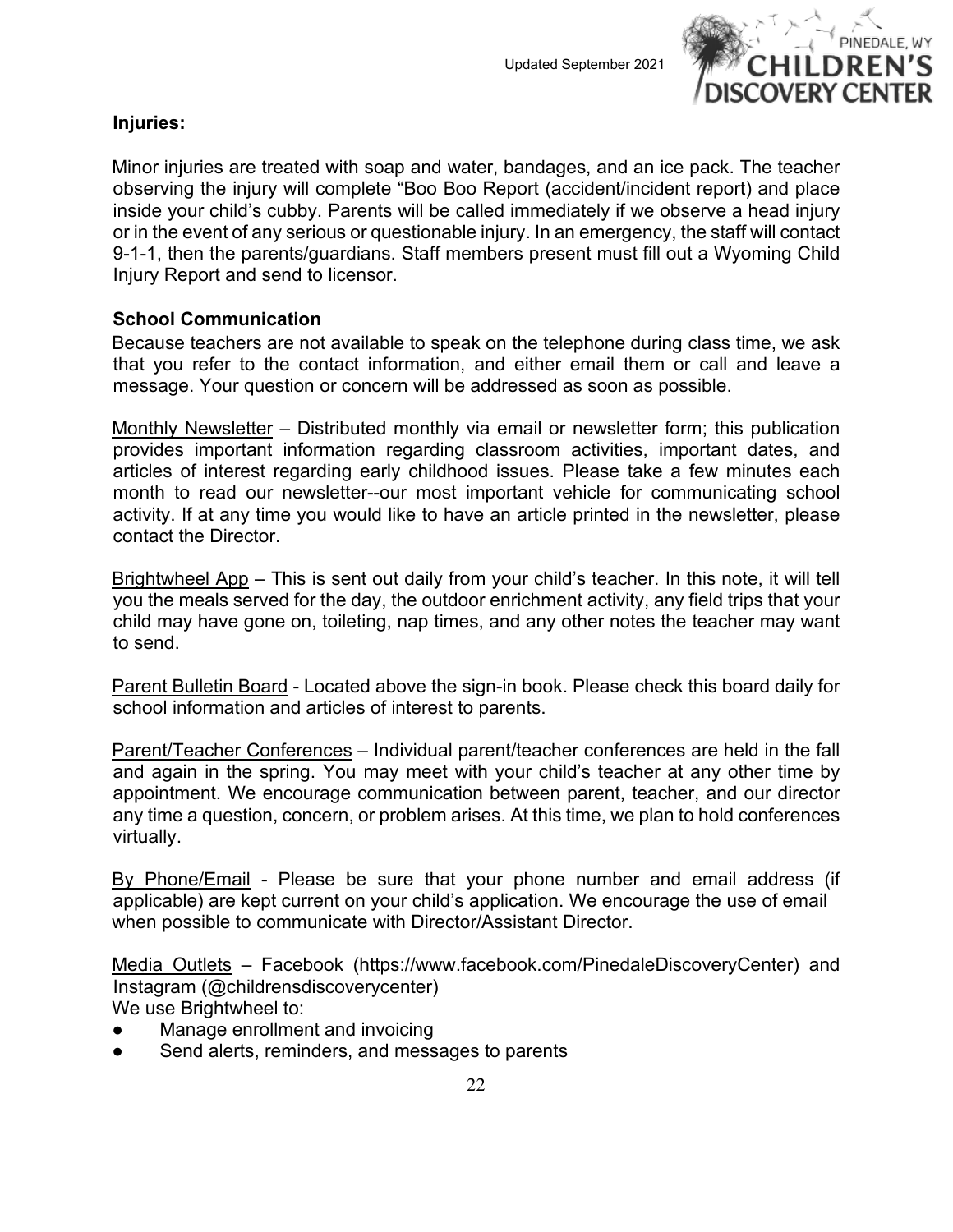

- Log student temperatures twice a day
- Collect daily responses to a virtual health screening

You may access Brightwheel from the web, and there is also, conveniently, an app that you can download to your iOS or Android device.

You will be invited to join Brightwheel via text or email. Once you receive the invitation, follow these easy steps:

Create a free Brightwheel account. Use either the web or mobile app. Make sure to use the same email address or cell phone number to which the invitation was sent.

- Confirm your child's profile. You will see your child's profile after you create an account - you can confirm information such as birthday, allergies, and additional contacts. If you do not see your child's profile, please contact us with the email address or phone number you used to sign up.
- Set your account preferences. You can adjust your notification preferences within your profile settings on the app or website.
- Add your payment information. Brightwheel offers a secure, automated online payment system that saves you time.

# <span id="page-22-0"></span>**Celebrations**

We enjoy celebrating about any occasion you can imagine! If your child would like to bring a special treat to share for a birthday, it would be welcome. Please get with the Head Cook to confirm head counts for the day and any allergies that are present. We do ask that you provide enough for either the whole school, or just your child's class. Like birthdays, or Valentine's day, we ask that you get with either your child's teacher or the Head Cook to confirm head counts. Please bring enough for either the whole school, or just your child's class.

# <span id="page-22-1"></span>**What your child will need:**

Individual cubbies will be available for each child so that items can be left at the center. Some children who are part-time, may share a cubby with another student due to lack of cubby space. We ask that you please properly label all belongings with your child's name. We spend a large amount of time outside, even during the Winter months.

These items are always asked to be in your child's cubby :

- Extra set of clothing (shirt, pants, underwear, and socks)
- Diapers (if necessary)

During the warmer months:

- Light jacket
- Sun Hat
- Sunglasses (if possible)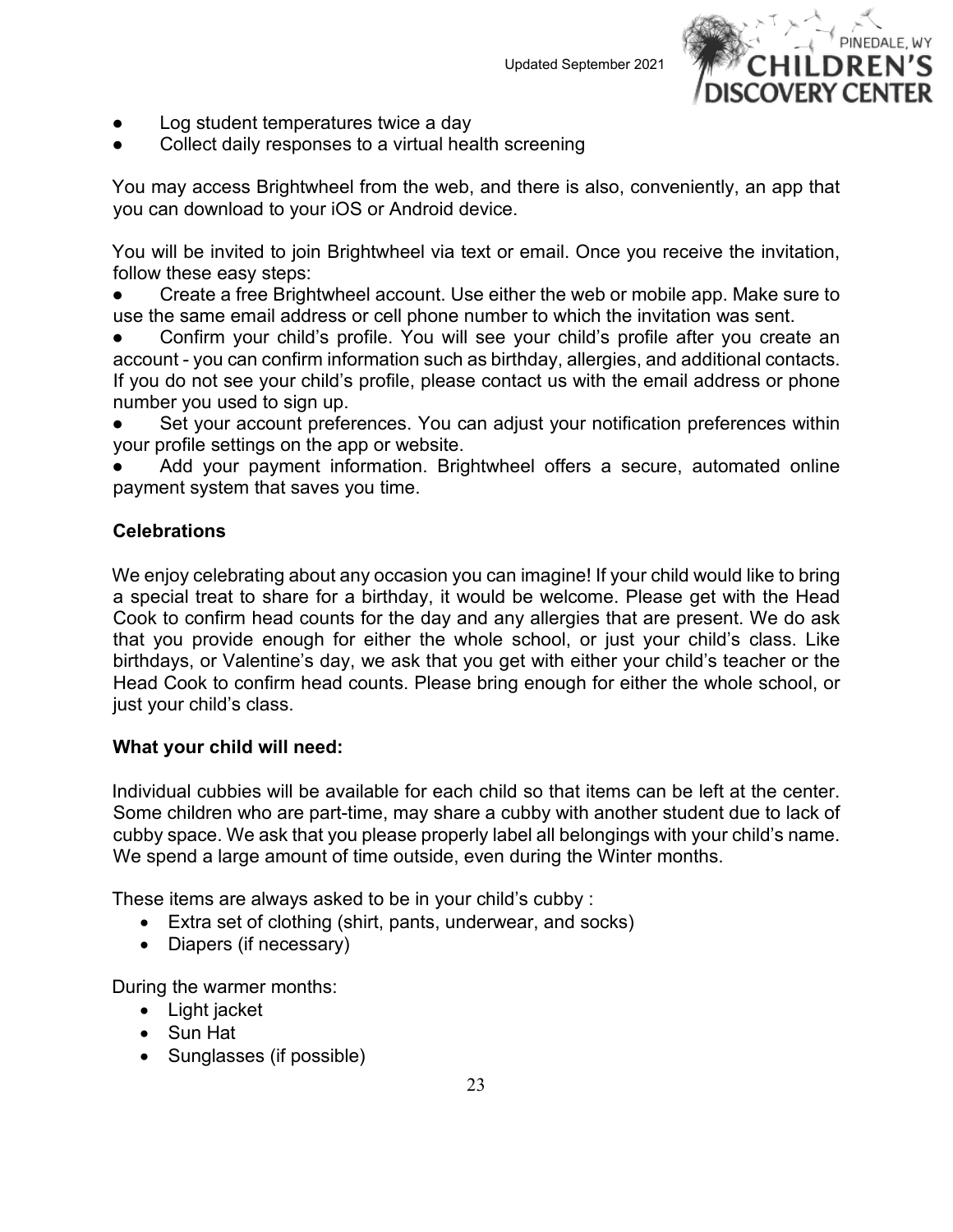

• Your own sunscreen if you choose not to use the school's supply

During the cooler months:

- Snow boots
- Snow pants
- Gloves/mittens
- Heavy Coat
- Hat (that covers their ears)

Disposable diapers and pull ups (if necessary), extra change of clothes (underwear, socks, pants and shirt in a labeled bag), snow clothes (boots, jacket, pants, gloves, hat) and we also allow a light blanket to be used during nap time only. We will provide a sleep sack (pillow and blanket). Blankets can be kept at school for weekly washing or can be taken home each week.

# <span id="page-23-0"></span>**What to leave at home:**

We discourage toys being brought to school as they serve as a distraction and can be broken or lost. If the toy is brought and causes a distraction to the class, the toy will be brought to the office and can be given back at the end of the day. We also discourage candy, gum and other food items. **Please do not leave food in cubbies.**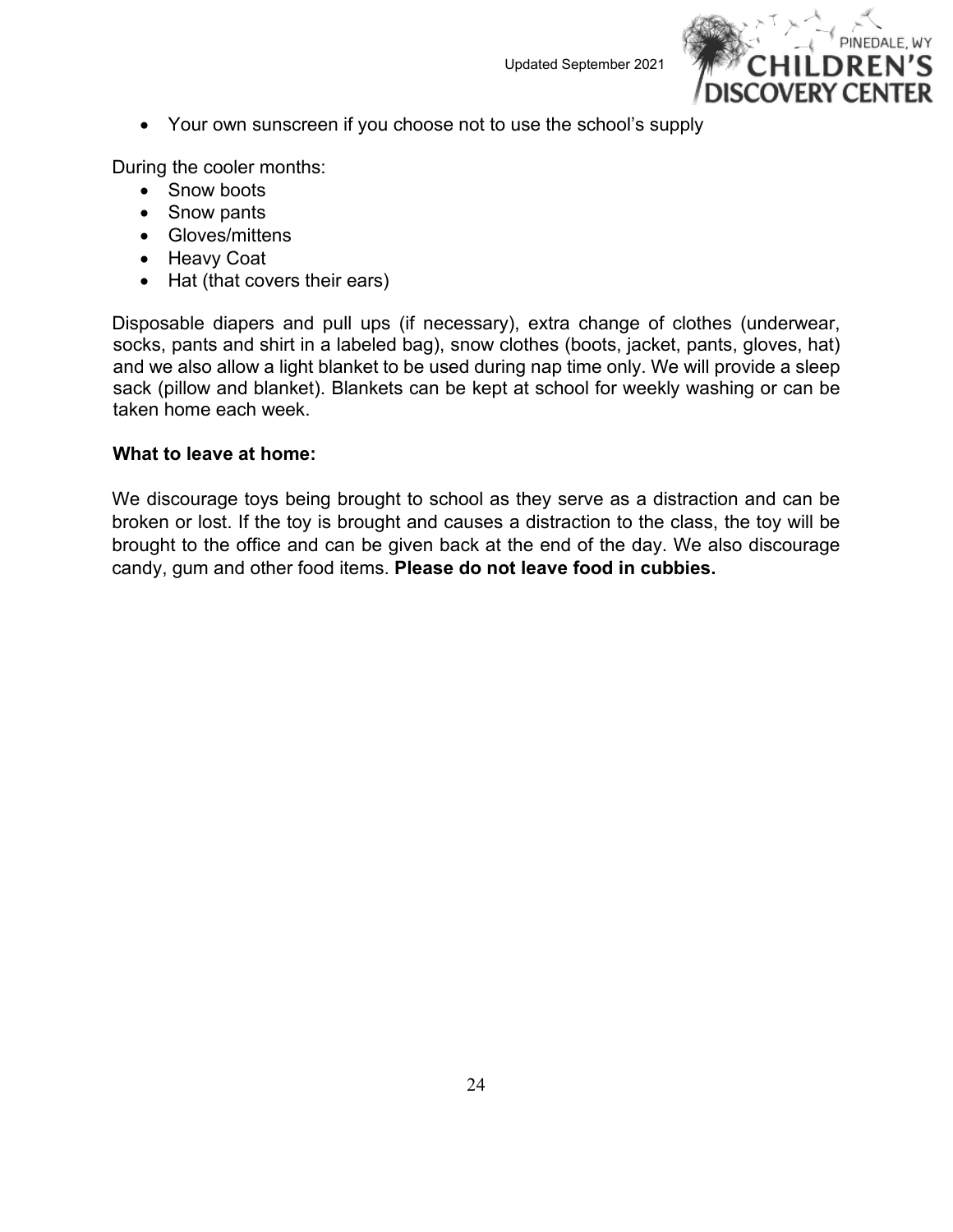

# **FIRE SAFTEY EVACUATION PLAN**

- 1. Kalie Miles, Director, shall be responsible and in charge of all fire drills.
- 2. If Kalie Miles is unavailable, The Assistant Director will be responsible and in charge. If the Director and Assistant Director are unavailable, the Assistant Teacher will be responsible and in charge.
- 3. All staff members will supervise the evacuation of the children. (Take attendance ipad, bus keys and cell phone)
- 4. Kalie Miles will do a sweep of the building to be sure that everyone leaves the building.
- 5. Kalie Miles will do a roll call of all students and staff to ensure all persons are present and accounted for.
- 6. Kalie Miles will call 911 and report the fire, then notify parents of the situation.
- 7. For a fire in the kitchen the children will exit out the back/east doors and meet on the hill behind the building for roll call.
- 8. For a fire elsewhere in the building the children will exit through the playground/south door and meet at the back fence for roll call.
- 9. We have a partnership with the Sublette Center, located at 333 N. Bridger, and Sublette County Public Health, located at 619 East Hennick St. where we can meet in the case of an evacuation at CDC. Parents will be notified by telephone and asked to come and pick up their child. Parents are encouraged to familiarize themselves with our emergency procedures.